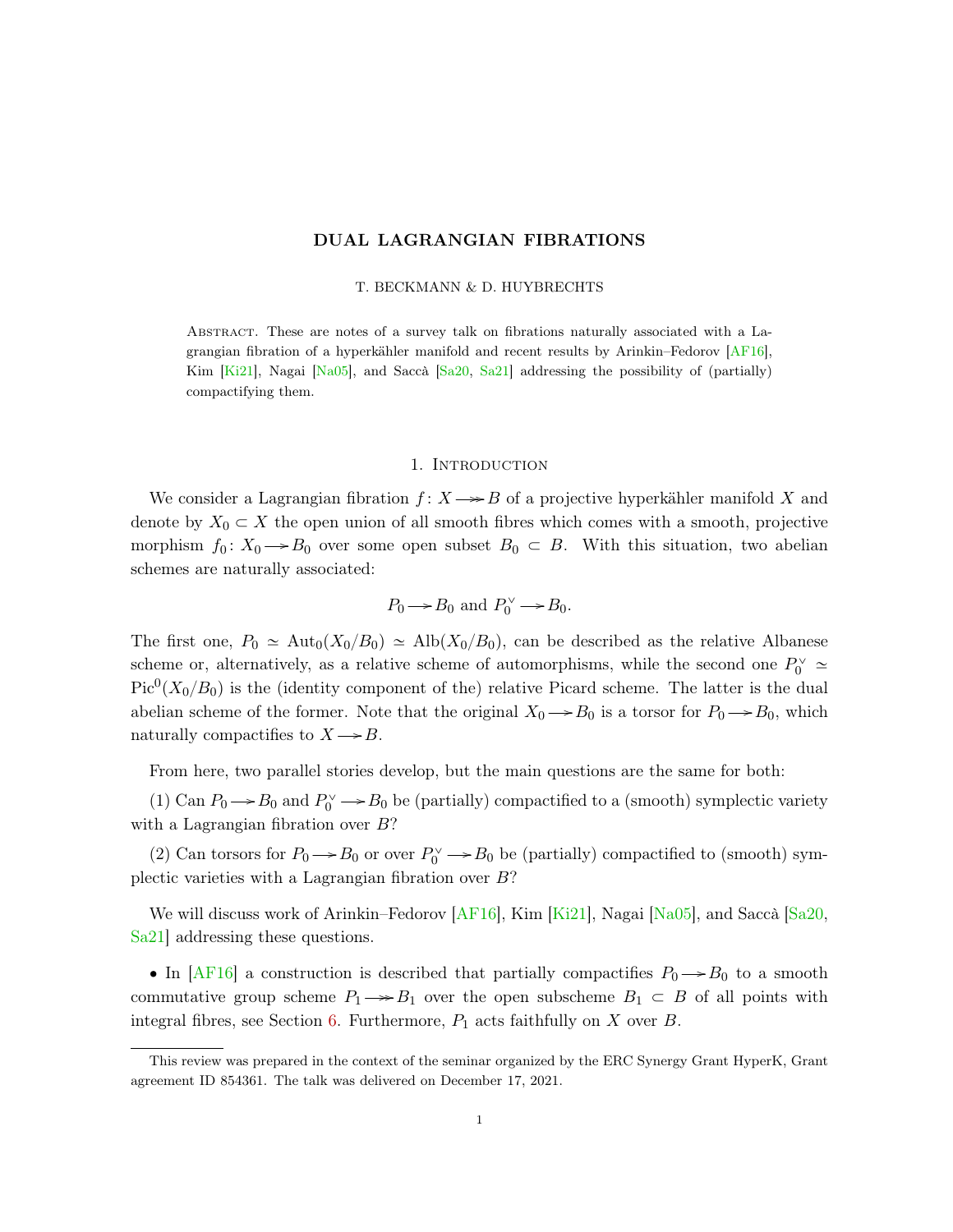<span id="page-1-3"></span>' In [\[Na05\]](#page-18-2) a smooth commutative group scheme (or, rather, a separated algebraic space)  $P_1^{\vee} \longrightarrow B_1$  is constructed that partially compactifies  $P_0^{\vee} \longrightarrow B_0$  and admits a symplectic structure, see Section  $5<sup>1</sup>$  $5<sup>1</sup>$  $5<sup>1</sup>$ . The construction extends to the open subset of B of all points with fibres with at least one reduced component.

 $\bullet$  In  $\overline{Ki21}$ , at least for the standard deformation types of compact hyperkähler manifolds, the natural torsor for  $P_0^{\vee} \to B_0$  associated with the torsor  $X_0 \to B_0$  for  $P_0 \to B_0$  is compactified to a projective but singular hyperkähler variety  $X^{\vee} \rightarrow B$ , see Section [7.](#page-15-0)

• In the forthcoming work  $[Sa21]$ , assuming  $B_1 = B$ , any torsor for the Arinkin–Fedorov partial compactification  $P_1 \rightarrow B_1 = B$  is compactified to a smooth projective hyperkähler manifold with Lagrangian fibration over B, see Section [8.](#page-17-0)

Apart from  $AF16$  the existence of the compact hyperkähler manifold X as the starting point of the consideration is crucial.

Acknowledgement: We are grateful to D. Arinkin for answering our questions. Thanks also to P. Belmans for comments on the first version.

### 2. Preparations I: Abelian schemes, Albanese, Picard

<span id="page-1-2"></span>2.1. Let us start with a smooth complex projective variety Y (or, more generally, a compact Kähler manifold). Classically, one associates two abelian varieties with Y (or, in the Kähler case, two complex tori): The Albanese variety  $\text{Alb}(Y)$  and the Picard variety Pic<sup>0</sup> $(Y)$ . The Albanese variety is characterized by its universality property.[2](#page-1-1)

Both, Picard and Albanese variety, admit an explicit description as complex tori naturally associate with Hodge structures of weight one:

$$
\text{Pic}^0(Y) \simeq H^{0,1}(Y)/H^1(Y,\mathbb{Z})
$$
 and  $\text{Alb}(Y) \simeq H^{1,0}(Y)^*/H^1(Y,\mathbb{Z})^*.$ 

Note that using this description, there exists a natural isomorphism of integral Hodge structures of weight one

$$
H^1(\text{Alb}(Y), \mathbb{Z}) \simeq H^1(Y, \mathbb{Z})
$$

which immediately leads to the following classical consequence.

**Corollary 2.1.** The Albanese variety  $\text{Alb}(Y)$  and the Picard variety Pic<sup>0</sup> $(Y)$  are dual abelian varieties, i.e. there exist natural isomorphisms

$$
\text{Alb}(Y)^{\vee} := \text{Pic}^{0}(\text{Alb}(Y)) \simeq \text{Pic}^{0}(Y) \text{ and } \text{Alb}(Y) \simeq \text{Pic}^{0}(\text{Pic}^{0}(Y)).
$$

<span id="page-1-1"></span><span id="page-1-0"></span><sup>&</sup>lt;sup>1</sup>The notation suggests that  $P_1$  and  $P_1^{\vee}$  are dual, but it is not clear whether (and in what sense) this is true.

<sup>&</sup>lt;sup>2</sup>For any point  $y \in Y$  there exists a morphism alb<sub>y</sub>:  $Y \rightarrow \text{Alb}(Y)$  with alb $(y) = 0_{\text{Alb}(Y)}$  such that every other morphism  $Y \rightarrow T$ ,  $y \rightarrow 0_T$ , to an abelian variety T factorizes through a unique morphism of abelian varieties  $\mathrm{Alb}(Y) \longrightarrow T$ .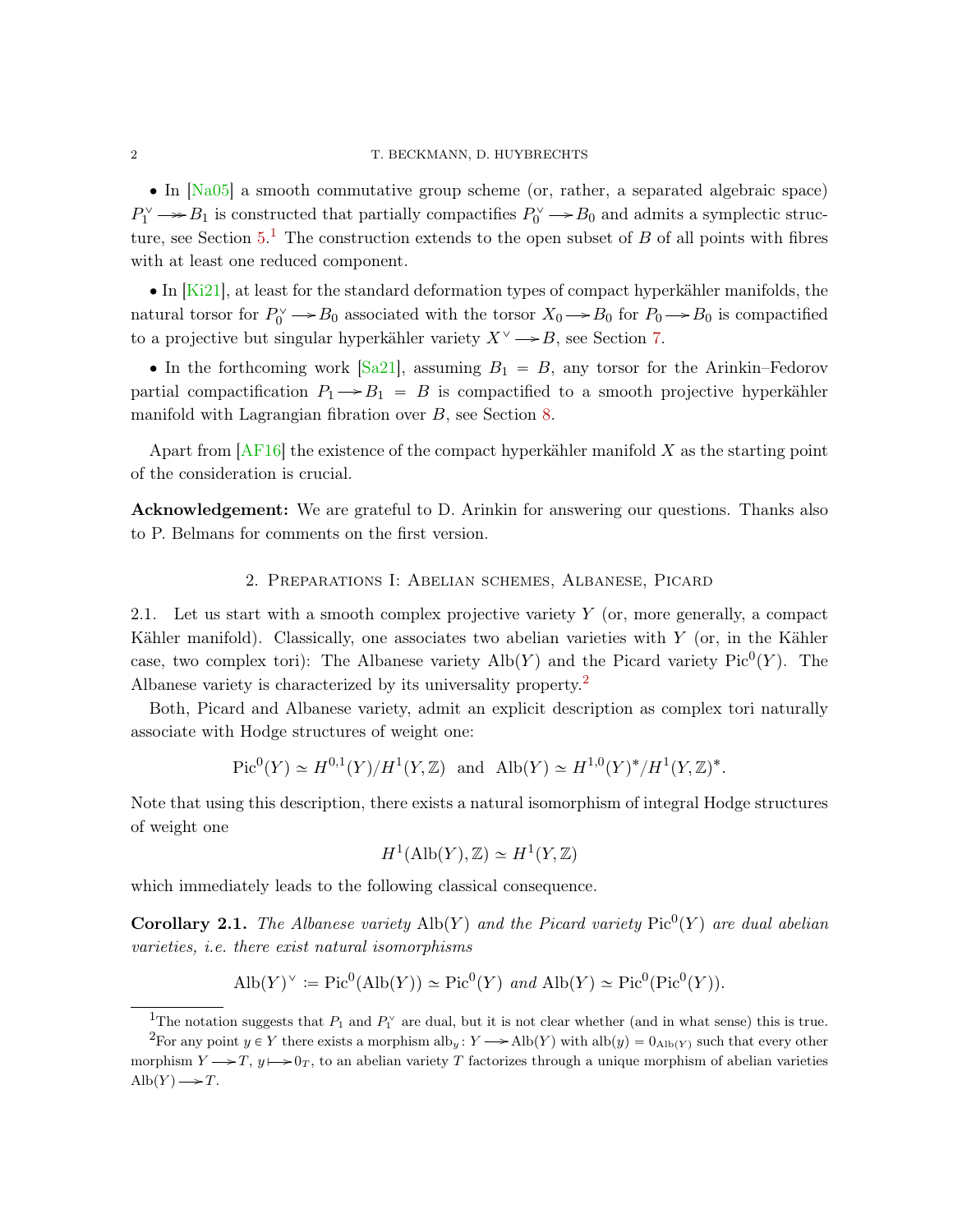<span id="page-2-2"></span>**Remark 2.2.** (i) Although, both abelian varieties  $Pic^0(Y)$  and  $Alb(Y)$  can be constructed purely algebraically, i.e. they can be constructed for varieties over any field, they are very different in nature. The Picard variety is a moduli space of sheaves on  $Y$ , while the Albanese variety is described by its universal property. Once duality has been established,  $\text{Alb}(Y)$  can also be viewed as a moduli space of sheaves on  $Pic(Y)$ .

(ii) Also the Albanese morphism alb<sub>y</sub>:  $Y \rightarrow Alb(Y)$  can be reconstructed using the description of Alb $(Y)$  as the dual of Pic<sup>0</sup> $(Y)$ . More precisely, consider the Poincaré bundle  $P$  on  $Y \times Pic^0(Y)$  normalized such that  $\mathcal{P}|_{y \times Pic^0(Y)}$  is trivial. Then,  $\mathcal P$  as a family of line bundles on  $Pic<sup>0</sup>(Y)$  parametrized by Y determines the classifying morphism

$$
Y \longrightarrow Pic^{0}(\text{Pic}^{0}(Y)) \simeq \text{Alb}(Y), \ x \longmapsto \mathcal{P}|_{x \times \text{Pic}^{0}(Y)},
$$

which is nothing but alby.

(iii) This point of view has the advantage to work more generally for normal projective (or complete) varieties Y. In this case,  $Pic^0(Y)$  is still an abelian variety (in positive characteristic one needs to pass to the reduction) and the dual abelian variety of  $Pic^0(Y)$  can be taken as the definition of  $\text{Alb}(Y)$ .

The automorphism group  $Aut(Y)$  acts naturally on  $\text{Alb}(Y)$  and  $\text{Pic}^0(Y)$ . More precisely, any  $q \in Aut(Y)$  acts on both varieties as an isomorphism of abelian varieties, i.e. preserving the origin. Note however, that this action is trivial on the connected component  $\mathrm{id}_Y \in \mathrm{Aut}_0(Y) \subset$ Aut $(Y)$ , as any continuous group acts trivially on the discrete cohomology  $H^1(Y, \mathbb{Z})$ .<sup>[3](#page-2-0)</sup> However, there is another action of  $\text{Aut}_0(Y)$  on the Albanese variety defined via the universality property by the commutativity of the diagram:

$$
Y \xrightarrow{\text{alb}_y} \text{Alb}(Y)
$$
\n
$$
g \downarrow \qquad \qquad \text{Alb}(g)
$$
\n
$$
Y \xrightarrow{\text{alb}_y} \text{Alb}(Y).
$$

Note that with this definition  $\text{Alb}(g)$  is only an isomorphism of varieties but does not necessarily fix the origin. The definition of Alb $(g)$  is independent of the choice of  $y \in Y$ . A point  $x \in Y$  is has the origin. The definition of Alb $(g)$  is independent of the choice of  $y \in Y$ . A point  $x \in Y$  is<br>being sent to the functional given by integrating 1-forms along  $\int_y^x$  and its image under Alb $(g)$ is given by integration along  $\int_{y}^{g(x)}$  =  $\int_0^1$  $\frac{u}{y}$  +  $\mathfrak{g}$ iat $\mathfrak{g}(x)$  $x^{y(x)}$ . The second summand is independent of y.

In particular, with this definition, the action of  $\text{Aut}_0(Y) \subset \text{Aut}(Y)$  on  $\text{Alb}(Y)$  is usually not trivial.<sup>[4](#page-2-1)</sup> Using that Alb(Y) is an abelian variety and  $\text{Aut}_0(Y)$  is connected, every Alb(g) is in

<span id="page-2-0"></span><sup>&</sup>lt;sup>3</sup>We consider  $\text{Aut}_0(Y)$  as a group variety, which in general is neither compact nor abelian. Also note that  $\mathrm{Alb}(Y)$  is a birational invariant while  $\mathrm{Aut}_0(Y)$  is not.

<span id="page-2-1"></span><sup>&</sup>lt;sup>4</sup>Note that for the same reason as before this action of  $\text{Aut}_0(Y)$  on the variety(!) Alb $(Y)$  induces a trivial action on its Picard variety  $Pic^0(Alb(Y)) \simeq Pic^0(Y)$ .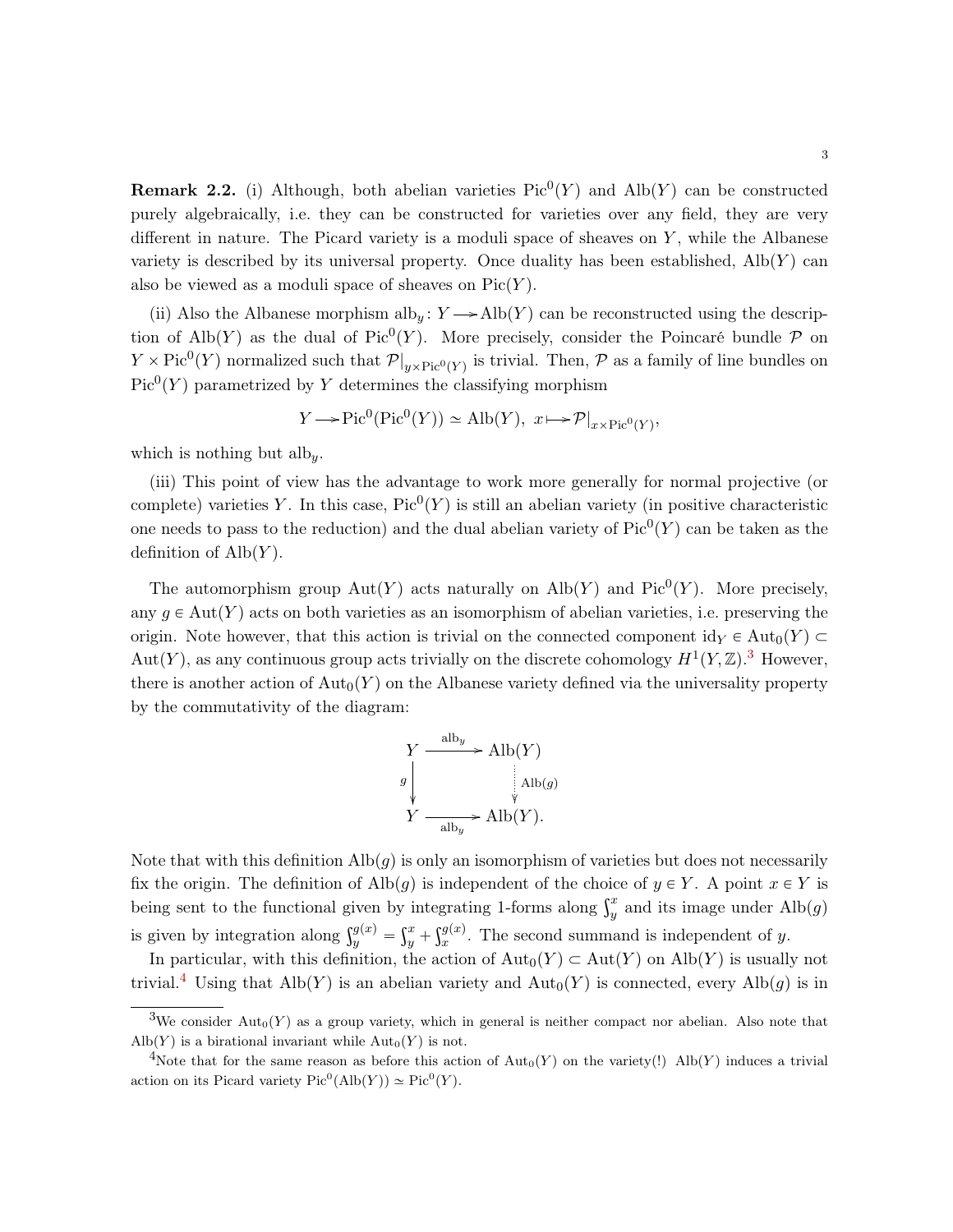fact given by translation. This yields a (natural) morphism of group schemes

$$
(2.1)\quad \text{Aut}_0(Y) \longrightarrow \text{Alb}(Y).
$$

2.2. We next consider the case that Y is isomorphic to an abelian variety  $A$ , but we do not fix any such isomorphism and, in particular, we do not fix a distinguished point of  $Y$  as the origin. In this case, the universality property of the Albanese variety shows that as varieties  $Y \simeq \text{Alb}(Y)$ , but there is no natural choice of such an isomorphism, a point  $y \in Y$  needs to be fixed. In fact, the more natural thing to do is to view  $Y$  as a torsor.

**Lemma 2.3.** If Y is isomorphic to an abelian variety, then there exists a canonical isomorphism of group varieties

<span id="page-3-0"></span>
$$
Aut_0(Y) \simeq Alb(Y).
$$

Via this isomorphism, Y can be naturally considered as a torsor for  $\text{Alb}(Y)$ .

*Proof.* Since Y is isomorphic to an abelian variety, the scheme  $\text{Aut}_0(Y)$  is isomorphic to Y and acts on Y as well as  $\mathrm{Alb}(Y)$  free and transitively. Hence, the morphism

$$
Aut_0(Y) \longrightarrow Alb(Y)
$$

from  $(2.1)$  is injective as well as surjective and sends the identity to  $0_{\text{Alb}_Y}$ . . — Профессор — Профессор — Профессор — Профессор — Профессор — Профессор — Профессор — Профессор — Профессор <br>В профессор — Профессор — Профессор — Профессор — Профессор — Профессор — Профессор — Профессор — Профессор —<br>

<span id="page-3-3"></span>2.3. Let us recall another bit of the classical theory of abelian varieties. Any line bundle L on a smooth projective variety Y induces a natural homomorphism of algebraic groups

(2.2) 
$$
\phi_L: \mathrm{Aut}_0(Y) \longrightarrow \mathrm{Pic}^0(Y), \ g \longmapsto g^* L \otimes L^{-1}.
$$

In the case that Y is isomorphic to an abelian variety, i.e. for any point  $y \in Y$  the Albanese map alb<sub>y</sub>:  $Y \rightarrow \text{Alb}(Y)$  is an isomorphism, the morphism  $\phi_L$  can be described alternatively as

<span id="page-3-1"></span>(2.3) 
$$
\varphi_{L_y}: \text{Aut}_0(Y) \simeq \text{Alb}(Y) \longrightarrow \text{Alb}(Y)^{\vee} \simeq \text{Pic}^0(Y).
$$

Here,  $L_y$  is the line bundle on Alb(Y) satisfying alb $y^*L_y \simeq L$  and  $\varphi_M : A \to A^\vee$  for a line bundle M on an abelian variety A is the standard morphism  $x \mapsto t_x^* M \otimes M^{-1}$  (which only depends on the class  $M \in \text{NS}(A)$ . Note although  $L_y$  depends on the choice of the point  $y \in Y$ , the morphism  $\varphi_{L_y}$  does not, simply because it coincides with  $\varphi_L$ . Also, as explained earlier, the two isomorphisms involved in [\(2.3\)](#page-3-1) are canonical.

2.4. We now turn to the relative situation. Assume  $f: \mathcal{Y} \rightarrow T$  is a smooth projective morphism with connected fibres. The relative versions of Albanese and Picard provide two abelian schemes

<span id="page-3-2"></span>(2.4) 
$$
g: \text{Alb}(\mathcal{Y}/T) \rightarrow T \text{ and } h: \text{Pic}^0(\mathcal{Y}/T) \rightarrow T.
$$

By definition, an abelian scheme  $A \rightarrow T$  is a smooth projective group scheme over T with connected fibres. In particular, it comes with a zero-section  $\sigma: T \to \mathcal{A}$  and each fibre  $\mathcal{A}_t, t \in T$ , is an abelian variety with its origin given by  $\sigma(t) \in \mathcal{A}_t$ . For the two abelian schemes [\(2.4\)](#page-3-2) the fibres are Alb $(\mathcal{Y}_t)$  and Pic<sup>0</sup> $(\mathcal{Y}_t)$ . For the latter,  $\sigma$  is simply  $t \mapsto \mathcal{O}_{\mathcal{Y}_t}$ .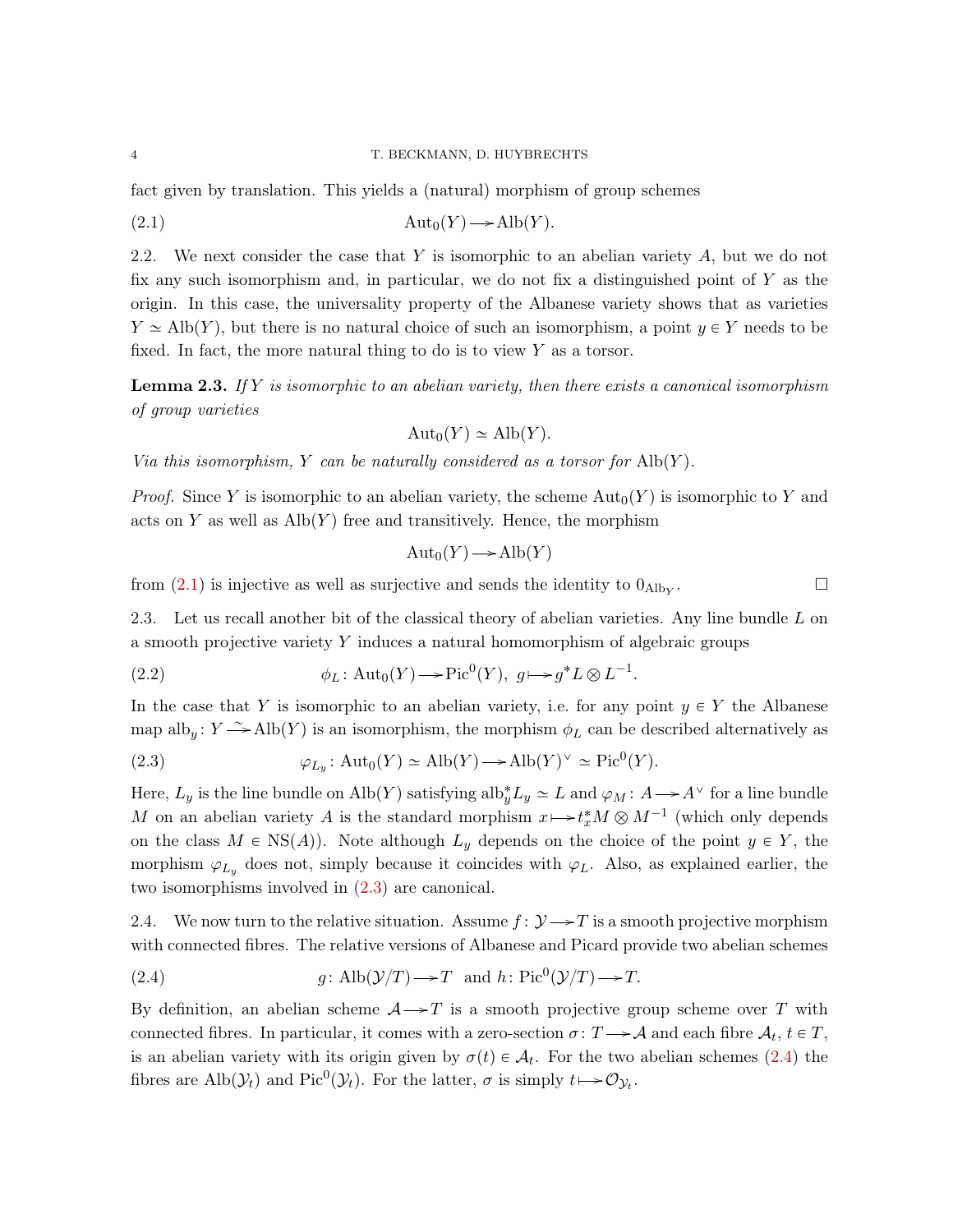<span id="page-4-4"></span>The Hodge-theoretic description and the duality in the absolute case carry over to the relative description. For example, there exists a natural isomorphism of variation of Hodge structures

$$
R^1 f_* \mathbb{Z} \simeq R^1 g_* \mathbb{Z}
$$

and the dual abelian scheme of  $\text{Alb}(\mathcal{Y}/T) \longrightarrow T$  is  $\text{Pic}^0(\mathcal{Y}/T) \longrightarrow T$ , i.e.

$$
Pic^{0}(\text{Alb}(\mathcal{Y}/T)/T) \simeq Pic^{0}(\mathcal{Y}/T) \text{ and } \text{Alb}(\mathcal{Y}/T) \simeq Pic^{0}(\text{Pic}^{0}(\mathcal{Y}/T)/T).
$$

<span id="page-4-3"></span>Remark 2.4. As in Remark [2.2,](#page-2-2) the situation generalizes in a straightforward way to projective families  $f: \mathcal{Y} \rightarrow T$  with connected normal fibres over a smooth (reduced is enough) base. The relative Picard variety  $\text{Pic}^0(\mathcal{Y}/T) \longrightarrow T$  is known to exist as a smooth abelian scheme over T, see [\[FAG\]](#page-18-5). The Albanese Alb $(\mathcal{Y}/T) \rightarrow T$  is defined as the dual abelian scheme Pic<sup>0</sup>(Pic<sup>0</sup>( $\mathcal{Y}/T$ )/T).

For any smooth projective morphism  $f: \mathcal{Y} \rightarrow T$  one can also consider

$$
Aut_0(\mathcal{Y}/T) \longrightarrow T,
$$

which in general is only a group scheme, neither abelian nor proper, cf.  $Br18$ , Sec. 2 for standard facts and references. The natural morphisms [\(2.1\)](#page-3-0) for all fibres glue to a morphism

<span id="page-4-1"></span>
$$
Aut_0(\mathcal{Y}/T) \longrightarrow Alb(\mathcal{Y}/T)
$$

of group schemes over T. Similarly, if  $\mathcal L$  is a line bundle on  $\mathcal Y$ , then the morphisms  $\phi_{\mathcal L_t}$  in [\(2.7\)](#page-4-0) glue to a morphism of group schemes over  $T$ 

(2.5) 
$$
\phi_{\mathcal{L}}: \mathrm{Aut}_0(\mathcal{Y}/T) \longrightarrow \mathrm{Pic}^0(\mathcal{Y}/T).
$$

In fact, we only need the data of line bundles  $\mathcal{L}_t$  on all fibres  $\mathcal{Y}_t$  varying algebraically with t and not the global line bundle  $\mathcal L$  on  $\mathcal Y$ . In other words, there exists a natural morphism  $\phi \colon \text{Aut}_0(\mathcal{Y}/T) \longrightarrow \text{Pic}^0(\mathcal{Y}/T)$  for any section of  $\text{Pic}(\mathcal{Y}/T) \longrightarrow T$ .

2.5. Assume now that all fibres of the smooth projective morphism  $f: \mathcal{Y} \rightarrow T$  are isomorphic to abelian varieties (but not assuming that any such isomorphism has been fixed). Again, the discussion in the previous sections carries over and shows that there exists a canonical isomorphism

(2.6) 
$$
P_0 := \text{Aut}_0(\mathcal{Y}/T) \simeq \text{Alb}(\mathcal{Y}/T)
$$

and that  $\mathcal{Y} \rightarrow T$  is naturally a torsor for  $\text{Aut}_0(\mathcal{Y}/T) \simeq \text{Alb}(\mathcal{Y}/T)$ . We denote the dual abelian scheme by

<span id="page-4-2"></span><span id="page-4-0"></span>
$$
P_0^{\vee} := \mathrm{Pic}^0(\mathcal{Y}/T) \simeq \mathrm{Pic}^0(P_0/T).
$$

Thus, for any relative ample line bundle  $\mathcal L$  on  $\mathcal Y \rightarrow T$  we have have a finite étale morphism

$$
\phi_{\mathcal{L}} \colon P_0 \longrightarrow P_0^{\vee}
$$

of abelian schemes over  $T$ . Note that  $(2.5)$  does not necessarily admit an alternative description that globalizes the morphisms  $\varphi_{L_y}$  in [\(2.3\)](#page-3-1), since typically we cannot choose points  $y_t \in \mathcal{Y}_t$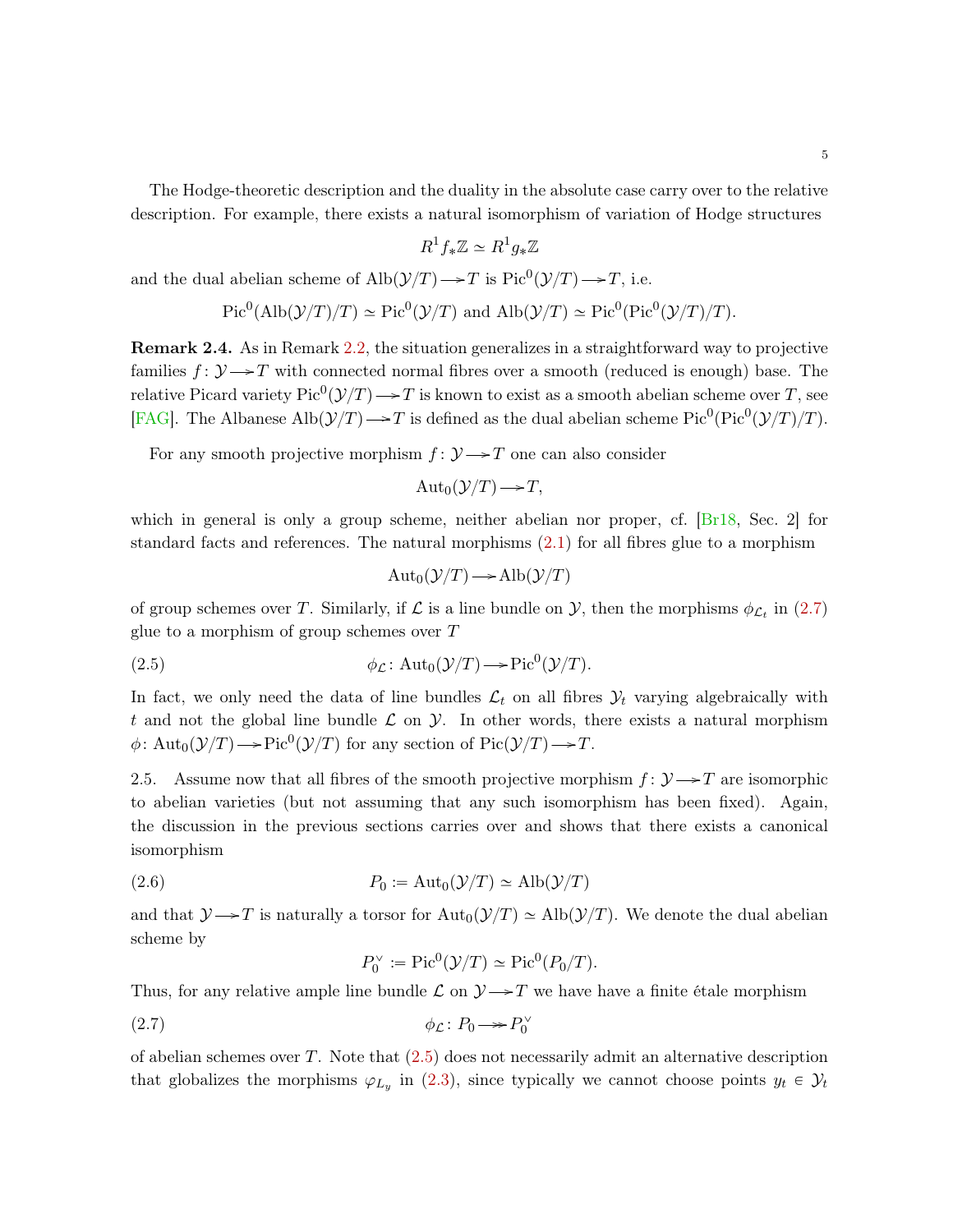<span id="page-5-2"></span>in a uniform manner. As noted before, in order to define  $\phi_C$  one only needs a section of  $Pic(\mathcal{Y}/T) \longrightarrow T$  and not necessarily a global line bundle. Moreover, since  $\varphi_M : A \longrightarrow A^\vee$  for an abelian variety A only depends on the class  $M \in NS(A)$ , [\(2.7\)](#page-4-0) is well defined for any global section of  $R^2 f_* \mathbb{Z}$  that fibrewise is contained in  $H^{1,1}(\mathcal{Y}_t, \mathbb{Z})$  and is locally (in T) induced by a line bundle.

<span id="page-5-0"></span>2.6. Still assuming  $\mathcal{Y} \rightarrow T$  to be a smooth projective morphism with fibres isomorphic to abelian varieties, we consider the finite étale morphism  $\phi_{\mathcal{L}}: P_0 \longrightarrow P_0^{\vee}$ . Its kernel

$$
\mathcal{K} \coloneqq \operatorname{Ker}(\phi_{\mathcal{L}}) \subset P_0
$$

is a finite subgroup scheme over  $T$ . Furthermore, its quotient is  $P_0^{\vee}$ :

$$
P_0/K \simeq P_0^{\vee}.
$$

As  $K \subset P_0$ , it acts on  $P_0$  but since  $P_0 \simeq \text{Aut}_0(\mathcal{Y}/T)$  it also acts (over T) on Y. We denote the quotient of this action by  $\mathcal{Y}^{\vee} := \mathcal{Y}/\mathcal{K}$ . It is naturally a torsor for  $P_0^{\vee}$ :

$$
\mathcal{Y} \longrightarrow \mathcal{Y}^{\vee} = \mathcal{Y}/\mathcal{K} .
$$
  

$$
\bigcup_{P_0 \longrightarrow P_0^{\vee}} = P_0/\mathcal{K}
$$

In the applications,  $\mathcal K$  will be a constant group scheme associated with a finite group of automorphisms  $K \subset \text{Aut}(\mathcal{Y})$ . Conversely, any automorphism of Y that commutes with f and is fibrewise isotopic to the identity defines a section of  $P_0 \rightarrow T$ . Thus, the subgroup  $Aut(\mathcal{Y}, f) \subset Aut(\mathcal{Y})$  of all such gives a constant subgroup scheme  $Aut(\mathcal{Y}, f)_T \longrightarrow P_0$ .

# 3. Preparations II: Elliptic K3 surfaces

<span id="page-5-1"></span>This section can be read as a preparation for the subsequent parts or as an illustration of the abstract results to be presented there. The reader should feel free to skip this section at a first reading. The theory of Lagrangian fibrations of K3 surfaces, so elliptic K3 surfaces, is rather explicit and can help to understand the more complicated picture in higher dimensions. However, as elliptic curves are principally polarized, at certain points the difference between the Albanese fibration and the Picard fibration is blurred and certain general features are less clear.

Let  $f: X \longrightarrow B := \mathbb{P}^1$  be an elliptic K3 surface. As we are not assuming the existence of a section, this is often just called a genus one fibration. Denote by

$$
X_0 \subset X' \subset X
$$

the two open subsets consisting of all smooth fibres respectively all points at which  $f$  is regular. Hence, the image of the restriction  $f_0 := f|_{X_0}: X_0 \to B_0$  is the proper open subset  $B_0 \subset B = \mathbb{P}^1$ of all points with smooth fibre and  $f' : X' \rightarrow B$  is still surjective, as every fibre admits at least one reduced component, cf. [\[Hu16,](#page-18-7) Sec. 11.1.3].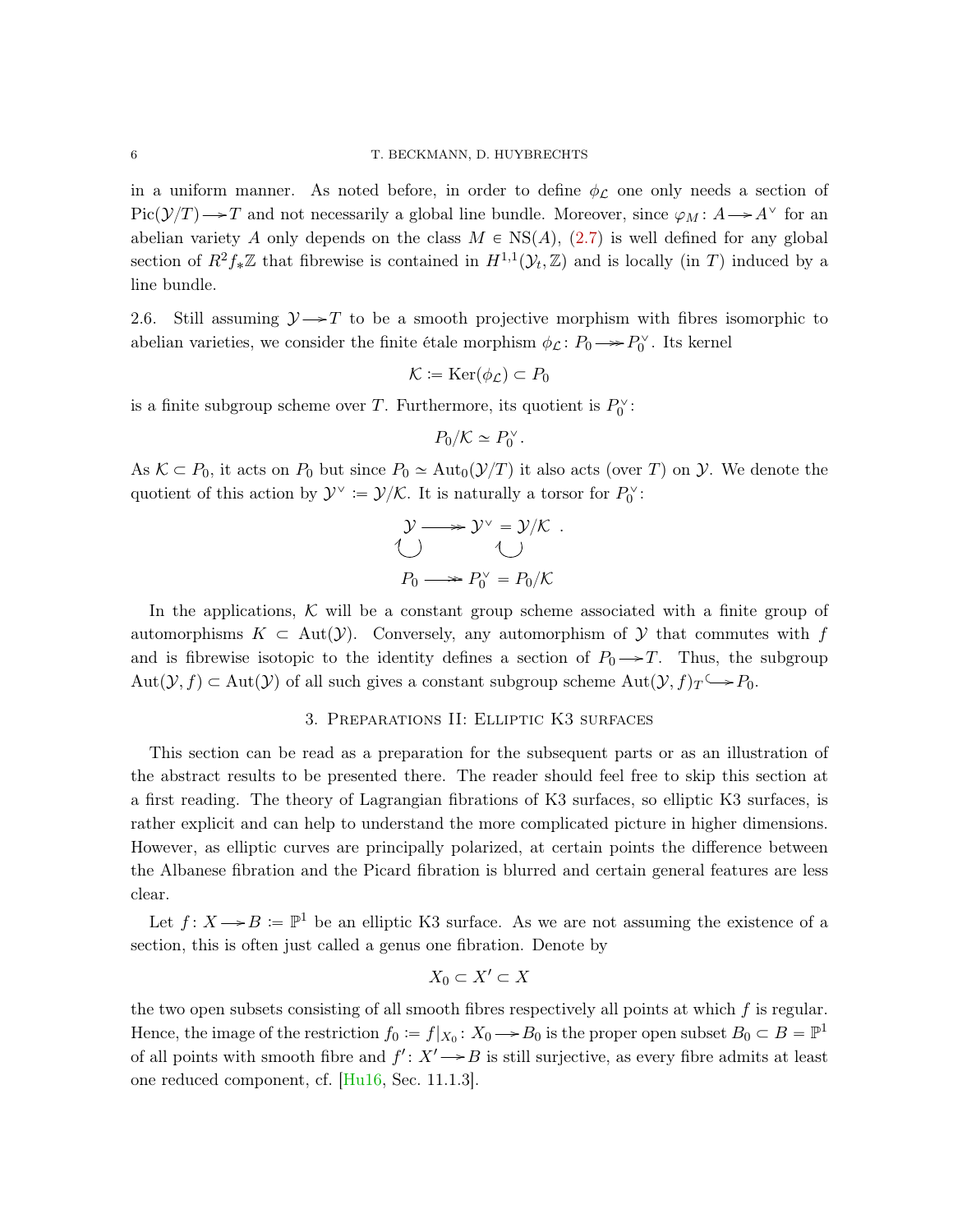<span id="page-6-0"></span>3.1. As in the general situation [\(2.6\)](#page-4-2), two out of the three abelian schemes naturally associated with  $f: X_0 \longrightarrow B_0$  are isomorphic:

$$
P_0 := \text{Alb}(X_0/B_0) \simeq \text{Aut}_0(X_0/B_0)
$$

and  $X_0 \longrightarrow B_0$  is naturally a torsor for  $g_0: P_0 \longrightarrow B_0$ . Furthermore, the dual abelian scheme is

$$
P_0^{\vee}
$$
 := Pic<sup>0</sup> $(X_0/B_0)$   $\simeq$  Pic<sup>0</sup> $(P_0/B_0)$ .

To a line bundle  $\mathcal L$  on X (on  $X_0$  suffices) one associates a morphism  $\phi_{\mathcal L}: P_0 \to P_0^{\vee}$ . If  $\mathcal L$  is fibrewise ample,  $\phi_{\mathcal{L}}$  is étale of degree  $\deg(\mathcal{L}|_{X_t})^2$ . In general, X or, equivalently,  $X_0$  may not admit a line bundle  $\mathcal L$  that is fibrewise of degree one. However, as explained above,  $\phi_{\mathcal L}$  really only depends on the induced section of  $R^2f_{0*}\mathbb{Z}$  over  $B_0$ , Moreover, one can in fact define  $\phi_{\mathcal{L}}$ for any given section of  $R^2f_{0*}\mathbb{Z}$ . Since the fibres are curves, the condition to be of type  $(1, 1)$ is automatic.

It turns out that the local system  $R^2f_{0*}\mathbb{Z}$  is trivial and that a global trivializing section restricts to a generator of  $H^2(X_t, \mathbb{Z})$  for any smooth fibre  $X_t$ . Indeed, the class of a fibre  $[X_t] \in$  $H<sup>2</sup>(X, \mathbb{Z})$  is primitive and the intersection form is unimodular. Thus, there is a distinguished isomorphism

$$
\phi\colon P_0\!\stackrel{\sim}{\longrightarrow}\! P_0^\vee.
$$

3.2. Clearly,  $X_0 \rightarrow B_0$  can be compactified to an elliptic K3 surface, namely to  $X \rightarrow B$  itself. What about  $P_0$  and  $P_0^{\vee}$ ? It turns out that the latter can in fact be compactified to a K3 surface. As a first step, one considers the partial compactification provided by the relative Picard variety

$$
Pic^0(X/B) \longrightarrow B,
$$

which is projective only over  $B_0$ . Thinking of Pic<sup>0</sup>(X/B) as parametrizing sheaves on X, namely those of the form  $i_*M$  for M a line bundle of degree zero on a fibre  $X_t$ , it is natural to compactify it further by the moduli space  $M_H(v)$  of sheaves with Mukai vector  $v = (0, [X_t], 0)$ that are stable with respect to a generic polarization. Then the general theory, see [\[Hu16,](#page-18-7) Sect. 11.4], shows that  $\overline{P_0^{\vee}} := M_H(v)$  is a K3 surface and the support map extends  $Pic^0(X/B) \to B$ to an elliptic fibration

$$
\overline{P_0^{\vee}} \to B.
$$

Moreover, it comes with a zero section given by  $t \mapsto \mathcal{O}_{X_t}$ . Note that  $\overline{P_0^{\vee}}$  does not depend on the choice of the polarization  $H$  on  $X$ , simply because two birational K3 surfaces are isomorphic.

**Remark 3.1.** (i) Since  $P_0 \simeq P_0^{\vee}$ , the dual K3 surface  $\overline{P_0^{\vee}}$  can also be viewed as a compactification  $P_0$  of  $P_0 \rightarrow B_0$ . Note however, that a priori we do not have a natural compactification of  $P_0$  that would not make use of the isomorphism  $P_0 \simeq P_0^{\vee}$ , one that would only depend on the interpretation of  $P_0$  as Alb or Aut<sub>0</sub>. This has been attempted only recently by Saccà, in the context of higher-dimensional hyperkähler manifolds and using MMP, see Section [8.](#page-17-0)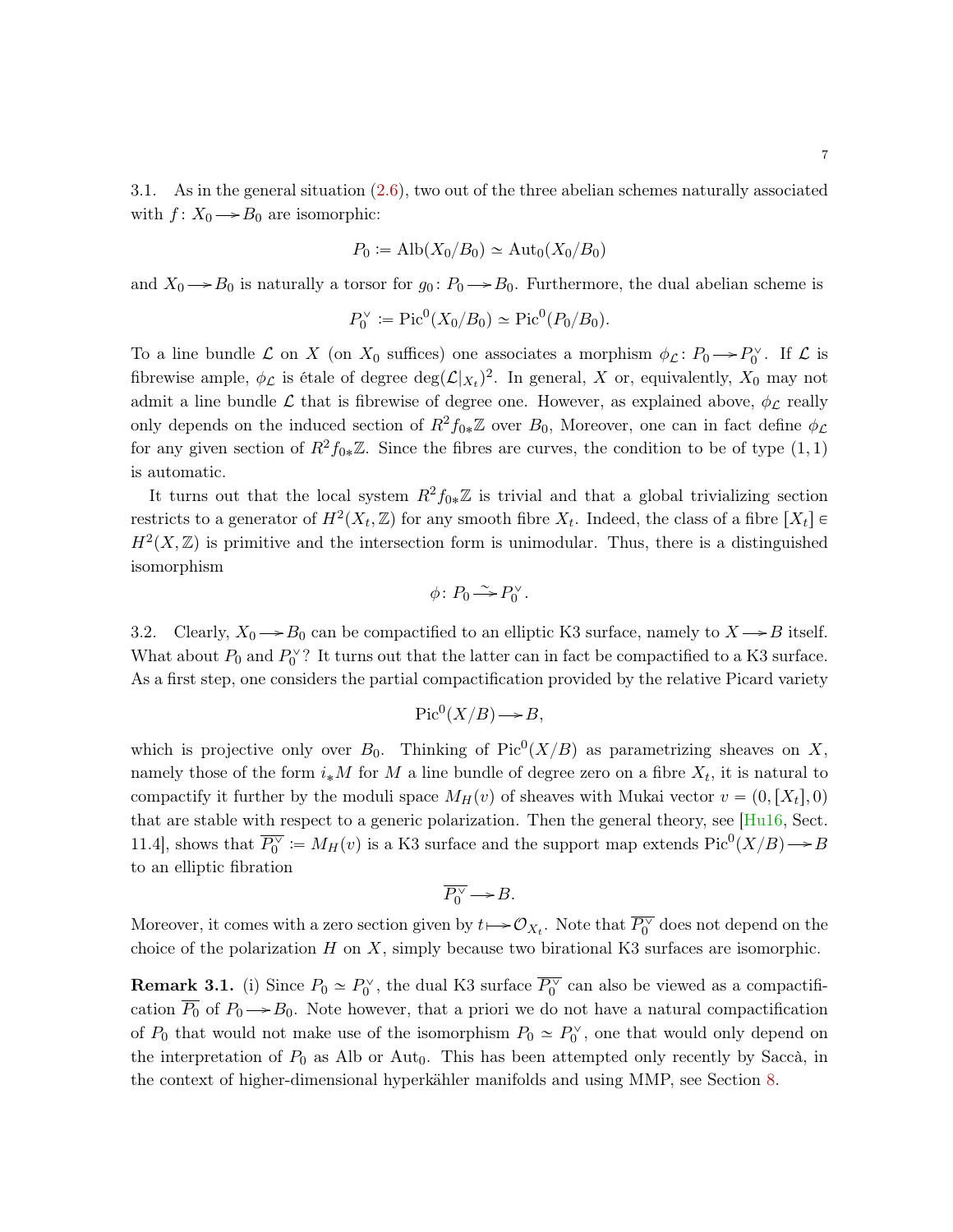<span id="page-7-0"></span>(ii) Since  $\overline{P_0} \simeq \overline{P_0^{\vee}} \rightarrow B$  restricted to  $B_0$  is isomorphic to  $P_0 \simeq P_0^{\vee}$ , the elliptic fibration  $X \rightarrow B$ , restricted to  $B_0 \subset B$  can be viewed as a torsor for the restriction of  $\overline{P_0} \simeq \overline{P_0^{\vee}}$ . Hence, X defines a class  $[X] \in \mathrm{III}(\overline{P_0}/\mathbb{P}^1)$  in the Tate–Shafarevich group, cf. [\[Hu16,](#page-18-7) Sect. 11.5].

(iii) In fact, every class  $\alpha \in \mathrm{III}(\overline{P_0}/\mathbb{P}^1)$ , so a torsor  $X_0(\alpha) \to B_0$  for  $P_0 \simeq P_0^{\vee} \to B_0$ , can be compactified to an elliptic K3 surface  $X(\alpha) \rightarrow B$ , though most of these K3 surfaces  $X(\alpha)$  are not projective.

3.3. There is another open set one can consider

$$
X_0 \subset X_1 \subset X,
$$

the union of all integral fibres, i.e.  $X_1$  is obtained from  $X_0$  by adding all fibres of type  $I_1$ (rational curve with one node) and II (rational curve with one cusp). We can view  $f_1$  :=  $f|_{X_1}: X_1 \to B_1 := f(X_1) \subset B$  as a partial compactification of  $X_0 \to B_0$ . In fact, the general elliptic K3 surface will have exactly 24 singular fibres all of type  $I_1$ , in which case  $X_1 = X$ .

Let us next consider the open subset  $X'_1 = X_1 \cap X'$  of all  $f_1$ -regular points. Hence, the fibre of  $X'_1 \rightarrow B_1$  are either smooth curves of genus one, isomorphic to  $\mathbb{P}^1 \setminus \{0,1\}$  (in case  $I_1$ ), or  $\mathbb{P}^1\backslash\{0\}$  (in case II).

**Remark 3.2.** There exists an abelian group scheme  $g_1: P_1 \rightarrow B_1$  acting on  $X_1 \rightarrow B_1$  and such that restriction turns  $X'_1 \rightarrow B_1$  into a torsor for  $P_1 \rightarrow B_1$ . The fibres of  $g_1$  are either smooth elliptic curves,  $\mathbb{G}_m$  (case I<sub>1</sub>), or  $\mathbb{G}_a$  (case II). More precisely,  $P_1$  is constructed as a partial compactification of  $P_0$  and there are two ways to do this:

(i) Since  $P_0 \simeq P_0^{\vee}$ , we can construct  $P_1$  as a partial compactification of  $P_0^{\vee}$ . Namely,  $P_1 := Pic^0(X_1/B_1)$ . Note that Pic<sup>0</sup> of a rational curve with one node is indeed just  $\mathbb{G}_m$  which parametrizes the gluing of the fibres of  $\mathcal{O}_{\mathbb{P}^1}$  at the two points  $0,1 \in \mathbb{P}^1$ . Similarly, Pic<sup>0</sup> of a rational curve with one cusp is the additive group  $\mathbb{G}_a$ . With this construction it is easy to see that  $X_1 \longrightarrow B_1$  is a torsor for  $P_1 \longrightarrow B_1$ .

(ii) In the second approach  $X_1 \rightarrow B_1$  is a torsor for  $P_1 \rightarrow B_1$  by construction, but the construction of  $P_1$  itself is more involved. Consider  $\text{Aut}_0(X_1/B_1) \rightarrow B_1$ . Its restriction to  $B_0$ gives back  $P_0$ . The fibre over  $t \in B_1$  with  $X_t$  a singular curve of type I<sub>1</sub> is the subgroup of Aut $(\mathbb{P}^1)$  fixing  $0, 1 \in \mathbb{P}^1$ , which is indeed  $\mathbb{G}_m$ . The automorphism group of a fibre of type II is isomorphic to  $\mathbb{G}_m \rtimes \mathbb{G}_a$  and for our purposes of constructing  $P_1$  we restrict to the action of  $\mathbb{G}_a$ , see Example [6.2](#page-13-0) for details. The natural action  $\text{Aut}_0(X_1/B_1) \times_{B_1} X_1 \longrightarrow X_1$  restricted to  $P_1$ has all the required properties.

(iii) This example also shows why, when one wants to construct the abelian scheme  $P_1$  for certain singular fibres, one needs to use  $\text{Aut}_0$  instead of Alb. Indeed, the Albanese variety is a birational invariant and the normalization of singular fibres of type  $I_1$  or II is isomorphic to  $\mathbb{P}^1$ , which has trivial first cohomology. Thus, we see that the dimension of the relative automorphism scheme can increase in singular fibres and we can restrict to a certain closed subgroup of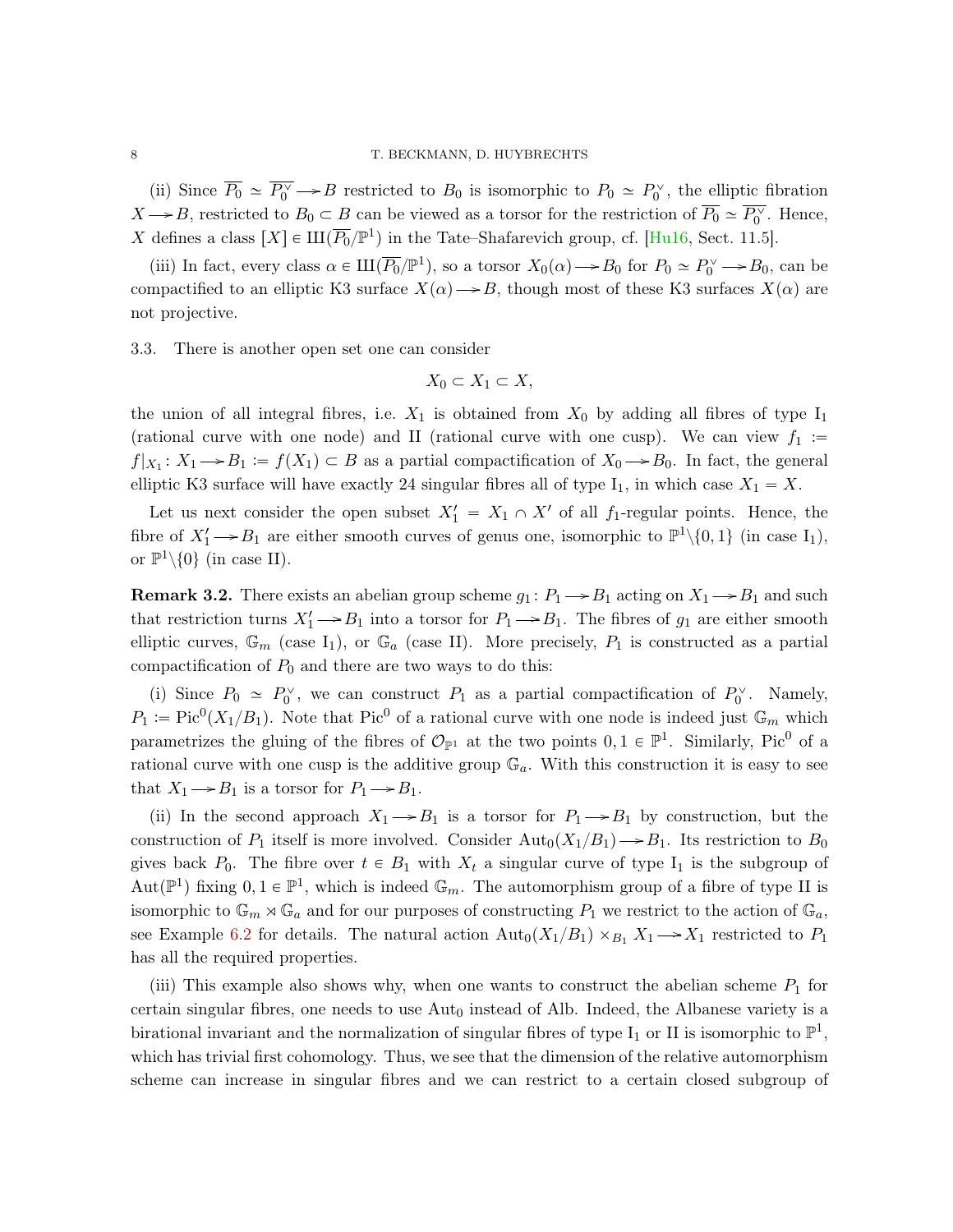automorphisms that deform infinitessimally to nearby fibres, whereas for the Albanese variety no such construction is possible.

For K3 surfaces, this procedure can be extended to all of B. More precisely, there exists an abelian group scheme  $P' \rightarrow B$  acting on  $X \rightarrow B$  and such that with respect to this action  $X' \rightarrow B$  is a torsor for  $P'.^5$  $P'.^5$ 

### 4. Lagrangian fibrations of abelian schemes and hyperkähler manifolds

We explain how symplectic structures are transferred between abelian schemes and torsors for them. Eventually, this is applied to the smooth part of a Lagrangian fibration  $X \rightarrow B$  of a projective hyperkähler manifold.

4.1. Let us begin with an abelian scheme  $g: \mathcal{A} \rightarrow \mathcal{T}$  and assume that A is endowed with a symplectic structure, i.e. we are given a non-degenerate (closed) two-form  $\sigma \in H^0(\mathcal{A}, \Omega^2_{\mathcal{A}})$ for which g is a Lagrangian fibration. In particular, each fibre  $A_t$  is a Lagrangian torus and  $\dim(A) = 2 \dim(T)$ .

Assume now that we are given another section  $\tau : T \rightarrow \mathcal{A}$  of  $g : \mathcal{A} \rightarrow T$  (different from the given zero-section). Translation by  $\tau$  defines an automorphism  $\tau : A \rightarrow A$  (over T) which induces a map  $\tau^*$  on  $H^0(\mathcal{A}, \Omega^2_{\mathcal{A}})$ .

**Lemma 4.1.** Any symplectic structure on A for which  $g: A \rightarrow T$  is a Lagrangian fibration is invariant under the action of translations by sections of g.

*Proof.* Consider the short exact sequence  $0 \to \mathcal{N}^*_{\mathcal{A}_t/\mathcal{A}} \to \Omega_{\mathcal{A}}|_{\mathcal{A}_t} \to 0$  and the induced exact sequence

$$
0 \longrightarrow \text{Sym}^2(\mathcal{N}^*_{\mathcal{A}_t/\mathcal{A}}) \longrightarrow \mathcal{N}^*_{\mathcal{A}_t/\mathcal{A}} \otimes \Omega_{\mathcal{A}_t} \longrightarrow \Omega^2_{\mathcal{A}}|_{\mathcal{A}_t} \longrightarrow \Omega^2_{\mathcal{A}_t} \longrightarrow 0.
$$

The fact that g is a Lagrangian fibration with respect to the given symplectic structure  $\sigma \in$  $H^0(\mathcal{A}, \Omega^2_{\mathcal{A}})$  translates into the statement that the restriction  $\sigma|_{\mathcal{A}_t} \in H^0(\mathcal{A}_t, \Omega^2_{\mathcal{A}}|_{\mathcal{A}_t})$  is the image of a class in  $H^0(\mathcal{A}_t, \mathcal{N}^*_{\mathcal{A}_t/\mathcal{A}} \otimes \Omega_{\mathcal{A}_t})$  that induces an isomorphism  $\mathcal{N}_{\mathcal{A}_t/\mathcal{A}} \simeq \Omega_{\mathcal{A}_t}$ .

Since translation acts trivially on  $H^0(\mathcal{A}_t, \mathcal{N}^*_{\mathcal{A}_t/\mathcal{A}} \otimes \Omega_{\mathcal{A}_t})$ , the restriction  $\sigma|_{\mathcal{A}_t} \in H^0(\mathcal{A}_t, \Omega^2_{\mathcal{A}}|_{\mathcal{A}_t})$ and hence  $\sigma$  itself remain unchanged under translation.

Let us now consider in addition a torsor  $f: \mathcal{Y} \rightarrow T$  for the abelian scheme  $q: \mathcal{A} \rightarrow T$  or, in other words,  $A \simeq \text{Alb}(\mathcal{Y}/T)$ . The next result establishes a link between symplectic structures on the two fibrations

<span id="page-8-1"></span>**Proposition 4.2.** There is a natural bijection between (closed) symplectic structures on  $A$  and  $Y$  for which the two fibrations q and f are Lagrangian.

<span id="page-8-0"></span><sup>&</sup>lt;sup>5</sup>Due to the existence of multiple fibres, this is not expected to generalize to higher dimensions. The analogue of P' in higher dimension could either be (i) Pic<sup>0</sup> as in Nagai, see Section [5,](#page-11-0) or (ii) the relative  $P_1 \subset \text{Aut}_0$  by Arininkin–Fedorov, see Section [6.](#page-12-0)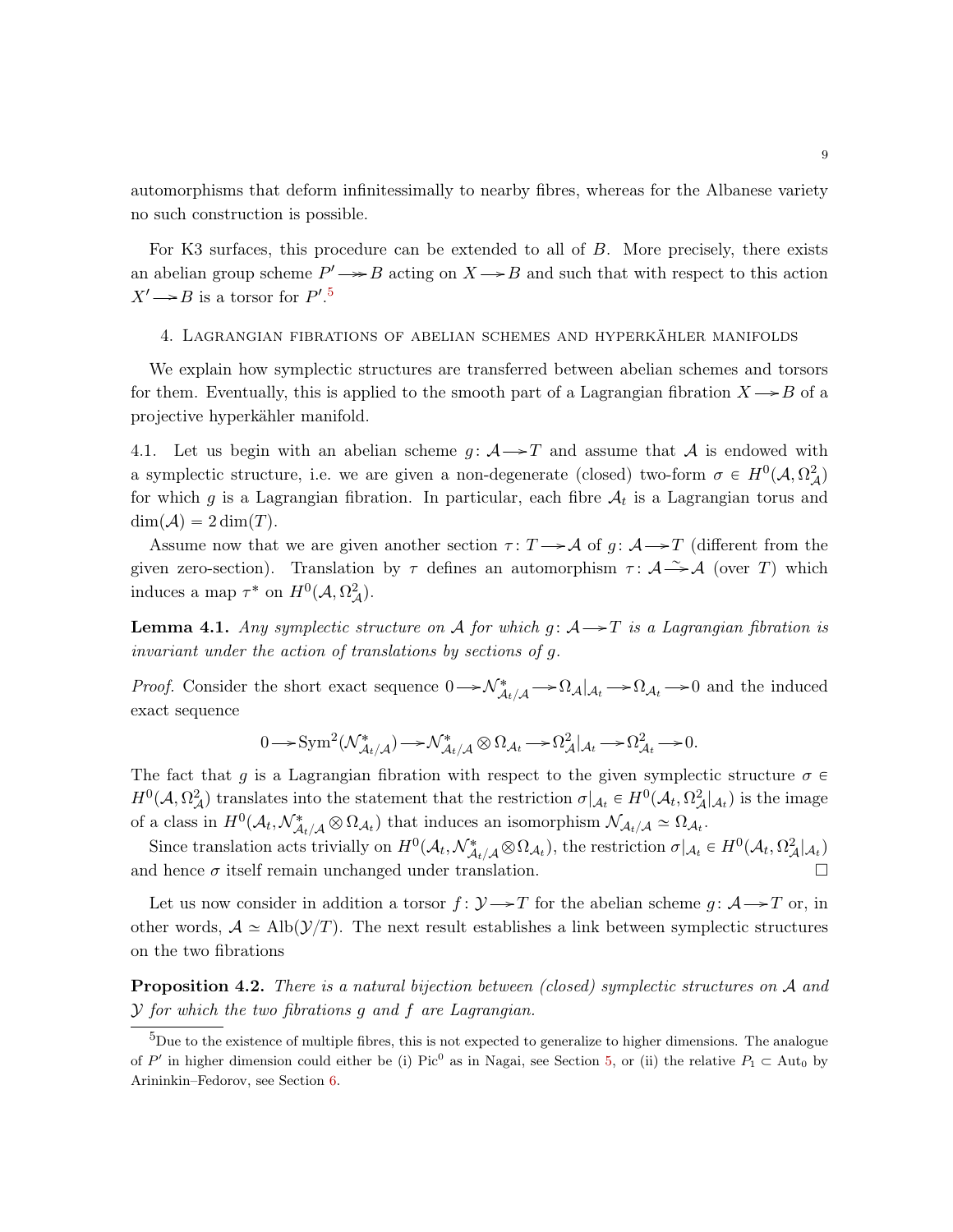### <span id="page-9-0"></span>10 T. BECKMANN, D. HUYBRECHTS

*Proof.* Étale locally, the two fibrations  $f: \mathcal{Y} \rightarrow T$  and  $g: \mathcal{A} \rightarrow T$  are isomorphic. The glueings for the two fibrations differ by translations, which according to the lemma leave invariant the symplectic structure. For example, a given symplectic structure  $\sigma$  on  $\mathcal{A}$ , restricts to symplectic structures  $\sigma|_{U_i}$  on  $\mathcal{A}|_{U_i} \simeq \mathcal{Y}|_{U_i}$  for some open covering  $T = \bigcup U_i$  and those then glue back to a symplectic structure on  $\mathcal Y$ . The converse is similar.

4.2. We are interested in Lagrangian fibrations  $f: X \rightarrow B$  of a projective hyperkähler manifold X of dimension 2n. According to results of Matsushita, any morphism  $f: X \rightarrow B$  to a normal variety of dimension  $0 < \dim(B) < \dim(X)$  is a Lagrangian fibration. So, all fibres are of dimension  $n$  and the smooth part of the reduction of any fibre is Lagrangian. In particular, for a smooth fibre  $X_t$  the symplectic structure induces naturally an isomorphism  $\Omega_{X_t} \simeq \mathcal{N}_{X_t/X}$  and since the normal bundle is  $\mathcal{N}_{X_t/X} \simeq T_t B \otimes \mathcal{O}_{X_t}$  is trivial, smooth fibres are abelian varieties. The smoothness of  $B$  or, equivalently, the flatness of  $f$  is expected and has to be assumed for most of the things that will follow. We refer to [\[HM21\]](#page-18-8) for further information on Lagrangian fibrations and references.

As for K3 surfaces, one denotes by  $X_0 \subset X$  the union of all smooth fibres which comes with a proper smooth fibration  $f_0: X_0 \to B_0$  over some open subset  $B_0 \subset B$  with fibres isomorphic to abelian varieties.

4.3. As before, we associate two abelian schemes with the situation: The relative Albanese

$$
g_0 \colon P_0 = \text{Alb}(X_0/B_0) \longrightarrow B_0
$$

and its dual

$$
P_0^{\vee}
$$
 = Pic<sup>0</sup>( $X_0/B_0$ )  $\simeq$  Pic<sup>0</sup>( $P_0/B_0$ )  $\rightarrow$   $B_0$ .

Remark 4.3. As in Remark [2.4,](#page-4-3) one could consider more generally the normal part, i.e. the union of all normal fibres. The relative Picard and Albanese would still exist as abelian schemes. However, it seems that normality of a fibre is often (always?) equivalent to its smoothness. So, we do not gain anything by this generalization.

As in Section [2.6,](#page-5-0) we view  $X_0 \rightarrow B_0$  as a torsor for  $P_0 \rightarrow B_0$ . Following the discussion in Section [2,](#page-1-2) we consider

$$
\phi\colon P_0 {\:\longrightarrow\:} P_0^{\vee}
$$

associated with the generator of the image of the restriction map  $H^2(X,\mathbb{Z}) \longrightarrow R^2f_{0*}\mathbb{Z}$ . Its kernel  $K = \text{ker}(\phi) \subset P_0 = \text{Aut}(X_0/B_0)$  is a smooth finite group scheme over  $B_0$ .

4.4. The restriction of the given symplectic structure on X endows the open subset  $X_0$  with a closed symplectic structure for which  $X_0 \rightarrow B_0$  is a Lagrangian fibration. According to the preceding discussion, this structure is passed on to the two abelian schemes  $P_0 \rightarrow B_0$  and  $P_0^{\vee} \rightarrow B_0$ . More precisely, we draw two consequences of Proposition [4.2,](#page-8-1) see [\[DM96,](#page-18-9) [Ma96,](#page-18-10) [Na05\]](#page-18-2).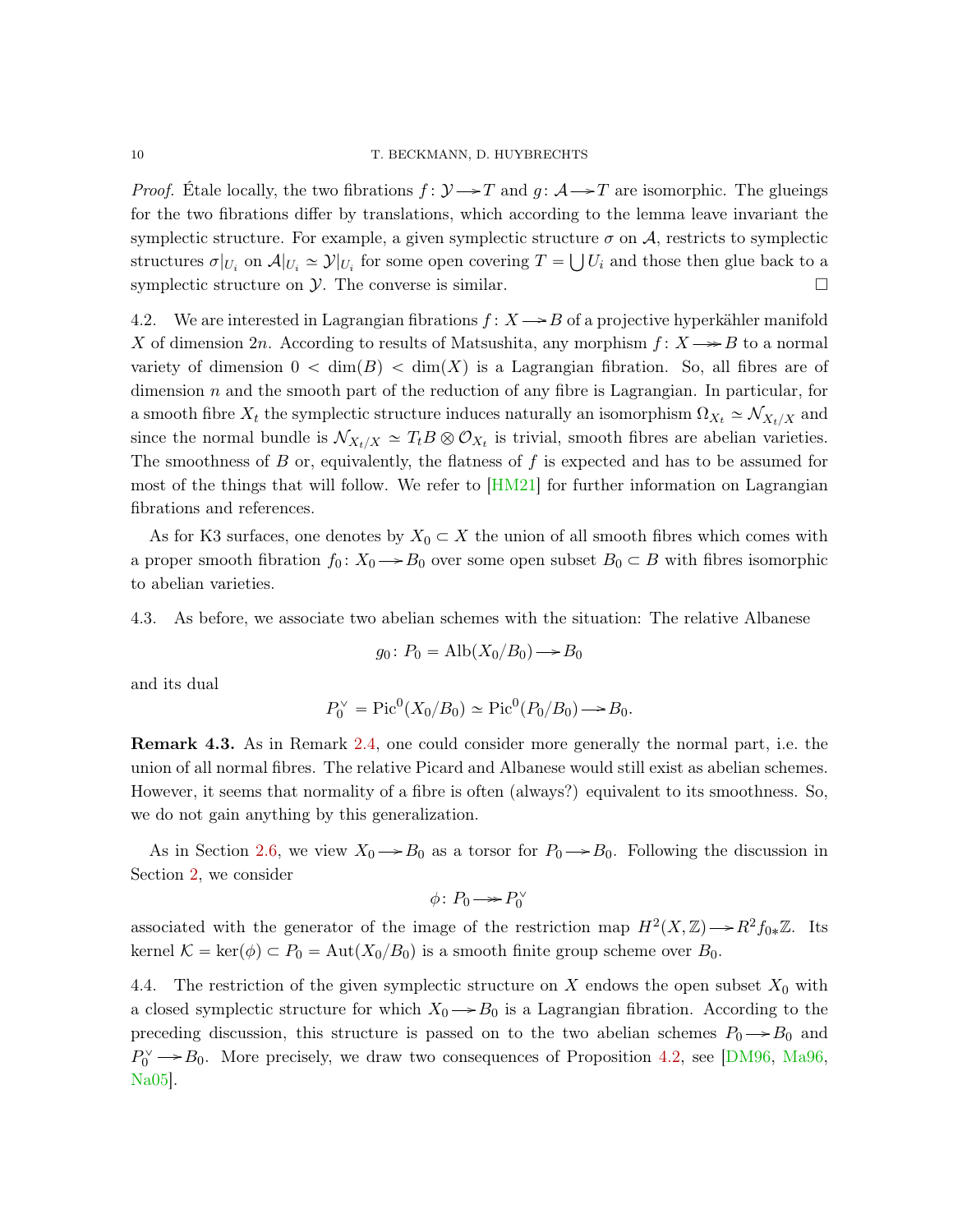<span id="page-10-2"></span>**Corollary 4.4** (Donagi–Markman, Markushevich). The two abelian schemes  $P_0 \rightarrow B_0$  and  $P_0^{\vee} \longrightarrow B_0$  are both naturally (up to scaling) endowed with a closed symplectic structure for which the projections are Lagrangian fibrations $6$ .

Proof. Since the polarization defines étale morphisms of abelian group schemes

$$
P_0 \longrightarrow P_0^{\vee} \longrightarrow P_0,
$$

the existence of a symplectic structure on one of the two abelian schemes induces a symplectic structure on the other one such that the Lagrangian properties are transferred.

By virtue of Proposition [4.2,](#page-8-1)  $P_0 = \text{Alb}(X_0/B_0)$  is endowed with a symplectic structure for which g is Lagrangian. This suffices to conclude.  $\Box$ 

See also the more recent paper [\[BGO20\]](#page-18-11), where one finds an explicit description of the symplectic structure on  $P_0$ , similar to the one by Markushevich [\[Ma96\]](#page-18-10), and on  $P_0^{\vee}$ .

**Corollary 4.5.** All torsors  $h: Y_0 \rightarrow B_0$  for  $P_0 \rightarrow B_0$  are naturally (up to scaling) endowed with a closed symplectic structures for which h is a Lagrangian fibration. An anologous statement holds for torsors for  $P_0^{\vee}$  $B_0$ .

Note that in the above proof the composition  $P_0 \rightarrow P_0^{\vee} \rightarrow P_0$  is multiplication by the square of the degree of the polarization. Under this pull-back, a symplectic structure on  $P_0$  is multiplied by a scalar (the fourth power of the degree).

<span id="page-10-1"></span>**Remark 4.6.** The abelian scheme  $P_0^{\vee} \to B_0$  can be viewed as an open subset of a moduli space of sheaves on X, namely those of the form  $i_*\mathcal{L}$ , where  $i: X_t \rightarrow X$  is the closed embedding of a smooth fibre and  $\mathcal L$  is a degree zero line bundle on  $X_t$ . The tangent space of  $X_t$  and X at the point  $[\mathcal{L}]$  are canonically isomorphic to  $\text{Ext}^1_{X_t}(\mathcal{L}, \mathcal{L})$  and  $\text{Ext}^1_X(i_*\mathcal{L}, i_*\mathcal{L})$  respectively. It would be more natural to describe the symplectic form on  $P_0^{\vee}$  as given by the pairing

$$
\text{Ext}^1_X(i_*\mathcal{L}, i_*\mathcal{L}) \times \text{Ext}^1_X(i_*\mathcal{L}, i_*\mathcal{L}) \longrightarrow \text{Ext}^2_X(i_*\mathcal{L}, i_*\mathcal{L}) \xrightarrow{\text{tr}} H^2(X, \mathcal{O}) \simeq \mathbb{C}.
$$

The Lagrangian property should then be deduced from this paring being trivial when restricted to  $\text{Ext}^1_{X_t}(\mathcal{L}, \mathcal{L})$ . Indeed, the pairing factorizes through

$$
H^{2}(X_{t}, \mathcal{H}om_{X_{t}}(\mathcal{L}, \mathcal{L})) \xrightarrow{\sim} \operatorname{Ext}^{2}_{X_{t}}(\mathcal{L}, \mathcal{L})
$$
  
\n
$$
\downarrow \qquad \qquad \downarrow
$$
  
\n
$$
H^{2}(X, \mathcal{H}om_{X}(i_{*}\mathcal{L}, i_{*}\mathcal{L})) \longrightarrow \operatorname{Ext}^{2}_{X}(i_{*}\mathcal{L}, i_{*}\mathcal{L}) \xrightarrow{\operatorname{tr}} H^{2}(X, \mathcal{O}_{X}),
$$

but tr:  $\mathcal{H}om_X(i_*\mathcal{L}, i_*\mathcal{L}) \longrightarrow \mathcal{O}_X$  is trivial.

<span id="page-10-0"></span> ${}^{6}$ The associated zero sections are Lagrangian as well.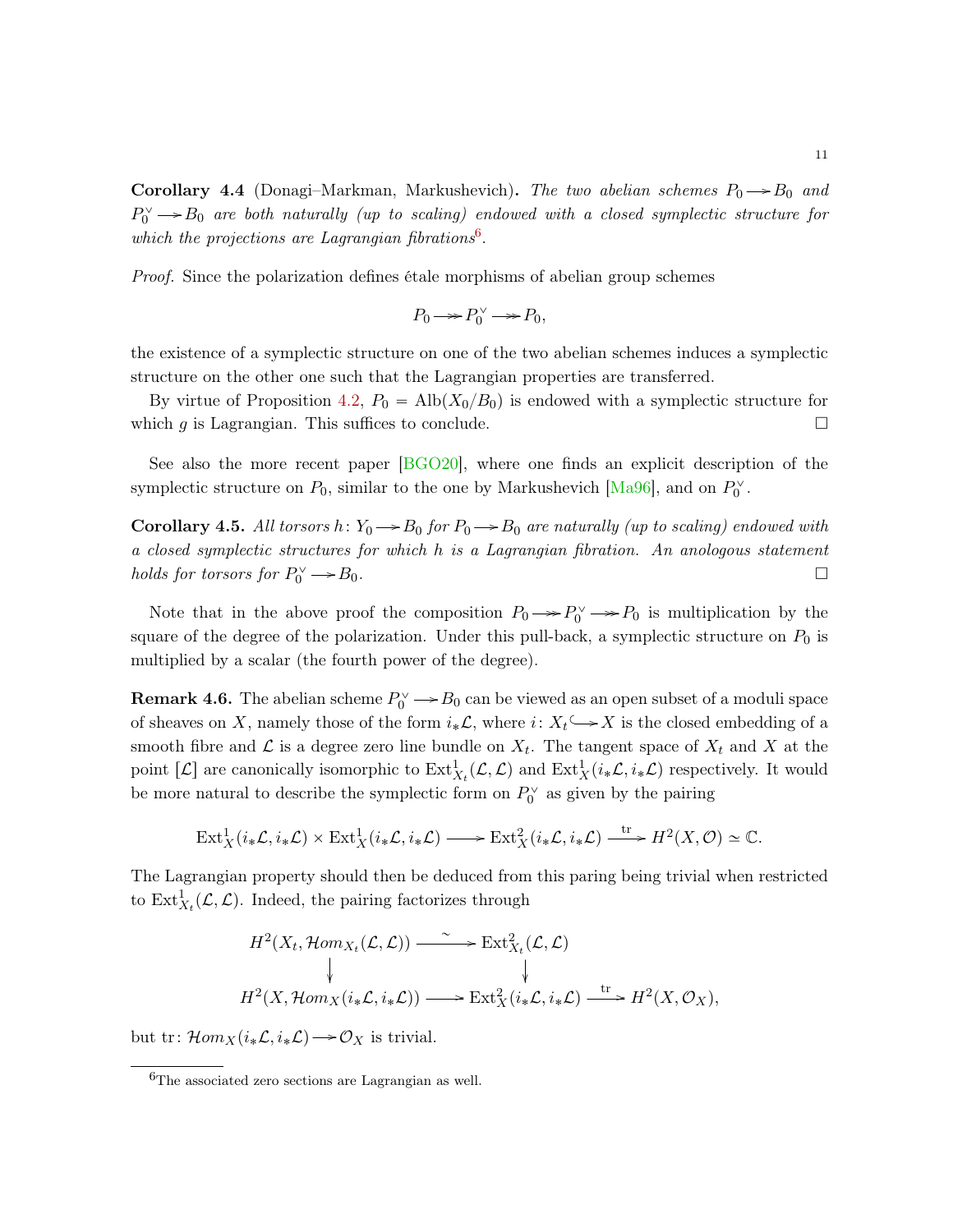#### <span id="page-11-3"></span><span id="page-11-0"></span>12 T. BECKMANN, D. HUYBRECHTS

## 5. Extended Picard after Nagai

Let as before  $f: X \rightarrow B$  be a Lagrangian fibration of a smooth projective hyperkähler manifold of dimension  $2n$ . We assume that B is smooth, which according to a result by Hwang [\[Hw08\]](#page-18-12) is equivalent to  $B \simeq \mathbb{P}^n$ . Note that the smoothness of the base also implies that f is flat. It is convenient to also assume that  $f$  admits local analytic sections or, equivalently, that every fibre of f has at least one generically reduced component. If the latter assumption is not met, we tacitly shrink B.

<span id="page-11-2"></span>5.1. The Picard functor is the étale sheafification of the functor that associates with each  $T \rightarrow B$  the relative Picard group

$$
Pic(X_T/T) := Pic(X_T)/Pic(T).
$$

The Picard variety  $Pic^0(X_0/B_0)$  represents a connected component of the Picard functor for the smooth morphism  $f_0: X_0 \to B_0$ . If  $f_0$  admits a section, then there exists a universal line bundle on  $X_0 \times_{B_0} \text{Pic}^0(X_0/B_0)$ . However, the Picard functor can be represented under weaker hypotheses, cf. [\[BLR90,](#page-18-13) Ch. 8] or [\[FAG,](#page-18-5) Part 5]:

• Grothendieck: Let  $f_1: X_1 \rightarrow B_1$  be the union of all integral fibres. Then the identity component of the associated Picard functor can be represented by a quasi-projective morphism

$$
P_1 := \text{Pic}^0(X_1/B_1) \longrightarrow B_1.
$$

The fibres are the quasi-projective varieties  $Pic^0(X_t)$ , which are projective for normal fibres.

' Artin: Without any assumption, the unit component of the Picard functor for the whole family  $f: X \rightarrow B$  is represented by a group object in the category of algebraic spaces

$$
Pic^0(X/B) \longrightarrow B
$$

which is locally of finite type, but possibly not separated. The non-separatedness is caused by the non-integral fibres.

• Mumford: Assume all fibres of  $f: X \rightarrow B$  are reduced (but possibly reducible). Then the unit component of its Picard functor is represented by a (possibly non-separated) scheme  $Pic^0(X/B) \longrightarrow B$  locally of finite type.<sup>[7](#page-11-1)</sup>

Note that the projections  $Pic^0(X_1/B_1) \rightarrow B_1$  resp.  $Pic^0(X/B) \rightarrow B$  come with a section induced by the structure sheaf.

The fact that  $Pic^0(X/B)$  is typically not separated makes it unsuitable for any geometric considerations. Nagai [\[Na05\]](#page-18-2) suggested to remedy the situation by applying a procedure origi-nally due to Raynaud [\[Ra70\]](#page-18-14): Let  $G \subset Pic^0(X/B)$  be the closure of the zero section, which is

<span id="page-11-1"></span><sup>&</sup>lt;sup>7</sup>In [\[AF16,](#page-18-0) Cor. 3.8] Arinkin and Fedorov complement Mumford's result by showing that the open subspace  $Pic^{+}(X/B) \subset Pic(X/B)$  of line bundles that are numerically trivial on all fibres is separated. The assumption here is that all fibres are reduced and connected.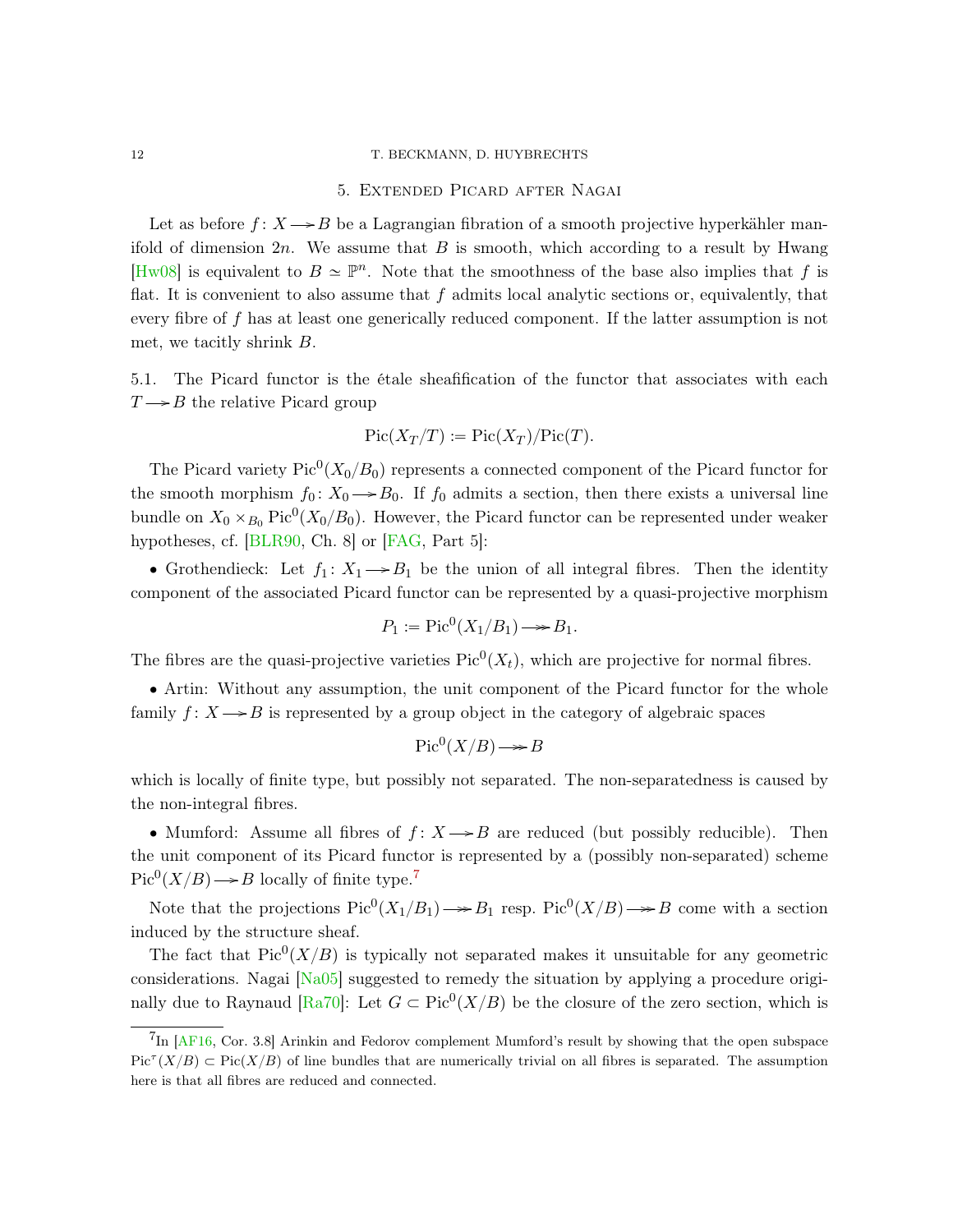<span id="page-12-4"></span>a group scheme over  $B$ , and define

$$
P^{\vee} := \text{Pic}^0(X/B)/G \longrightarrow B.
$$

Then  $P^{\vee}$  is a separated algebraic space.<sup>[8](#page-12-1)</sup>

**Remark 5.1.** Nagai [\[Na05,](#page-18-2) Thm. 1.6] shows that  $P^{\vee} \rightarrow B$  has the Néron property asserting that every morphism  $Z_0 \to P_0^{\vee}$  from a smooth family  $Z \to B$  extends to a morphism  $Z \to P^{\vee}$ .

5.2. In order for  $P^{\vee}$  to be considered a partial compactification in the hyperkähler sense, one needs to make sure it inherits the symplectic structure.

<span id="page-12-3"></span>**Theorem 5.2** (Nagai). Assume that every fibre of  $f: X \rightarrow B$  has a reduced component or, equivalently, that f admits local sections (in the analytic or étale topology). Then the natural closed symplectic structure on  $P_0^{\vee}$  extends to a closed symplectic structure on  $P^{\vee}$  for which  $P^{\vee} \longrightarrow B$  is a smooth (possibly non-proper) Lagrangian fibration<sup>[9](#page-12-2)</sup>.

*Proof.* The smoothness of  $P^{\vee} \rightarrow B$  and, therefore, of  $P^{\vee}$  itself follows from  $R^1f_*\mathcal{O}_X \simeq \Omega_B$ being locally free. The construction of the symplectic structure and the verification of the Lagrangian property rely heavily on the classification of the singular fibres of  $X \rightarrow B$  by Matsushita.  $\square$ 

Remark 5.3. As in Remark [4.6,](#page-10-1) one could hope for a more functorial description of the symplectic structure on  $P^{\vee}$  in terms of a pairing on  $\text{Ext}^1_X(i_*\mathcal{L}, i_*\mathcal{L})$ .

Remark 5.4. The motivation for Nagai's work comes from results of Cho, Miyaoka, and Shepherd-Barron who attempted to prove that the base of a Lagrangian fibration  $X \rightarrow B$ with a section is  $\mathbb{P}^n$ . Nagai's idea now was to apply their reasoning to the Lagrangian fibration  $P^{\vee} \rightarrow B$ . The extension of  $P_0^{\vee} \rightarrow B_0$  to a fibration over the whole B (and not only over  $B_0$ ) or some smaller open subset) is of course essential for the idea to work. In fact, in his approach Nagai only needs to assume that  $X \rightarrow B$  admits local section over an open subset with a complement of codimension at least two.

## 6. Extended Albanese after Arinkin–Fedorov and Markushevich

<span id="page-12-0"></span>As before,  $f: X \rightarrow B$  denotes a Lagrangian fibration of a projective hyperkähler manifold of dimension  $2n$ . In addition we assume that B is smooth, which implies that f is flat and, in

<span id="page-12-1"></span><sup>&</sup>lt;sup>8</sup>It seems that Raynaud only treats the case of the base being the spectrum of a DVR, but this particular result should hold in our setting. Nagai does not addressed this issue. Also, it seems likely that  $P^{\vee} \longrightarrow B$ is actually quasi-projective. It is possible that Raynaud's techniques actually also cover families without local sections. However, the next step in the program, the construction of a symplectic structure would fail in this broader generality.

<span id="page-12-2"></span><sup>&</sup>lt;sup>9</sup>The zero section  $\sigma: B \longrightarrow P^{\vee}$  is Lagrangian as well.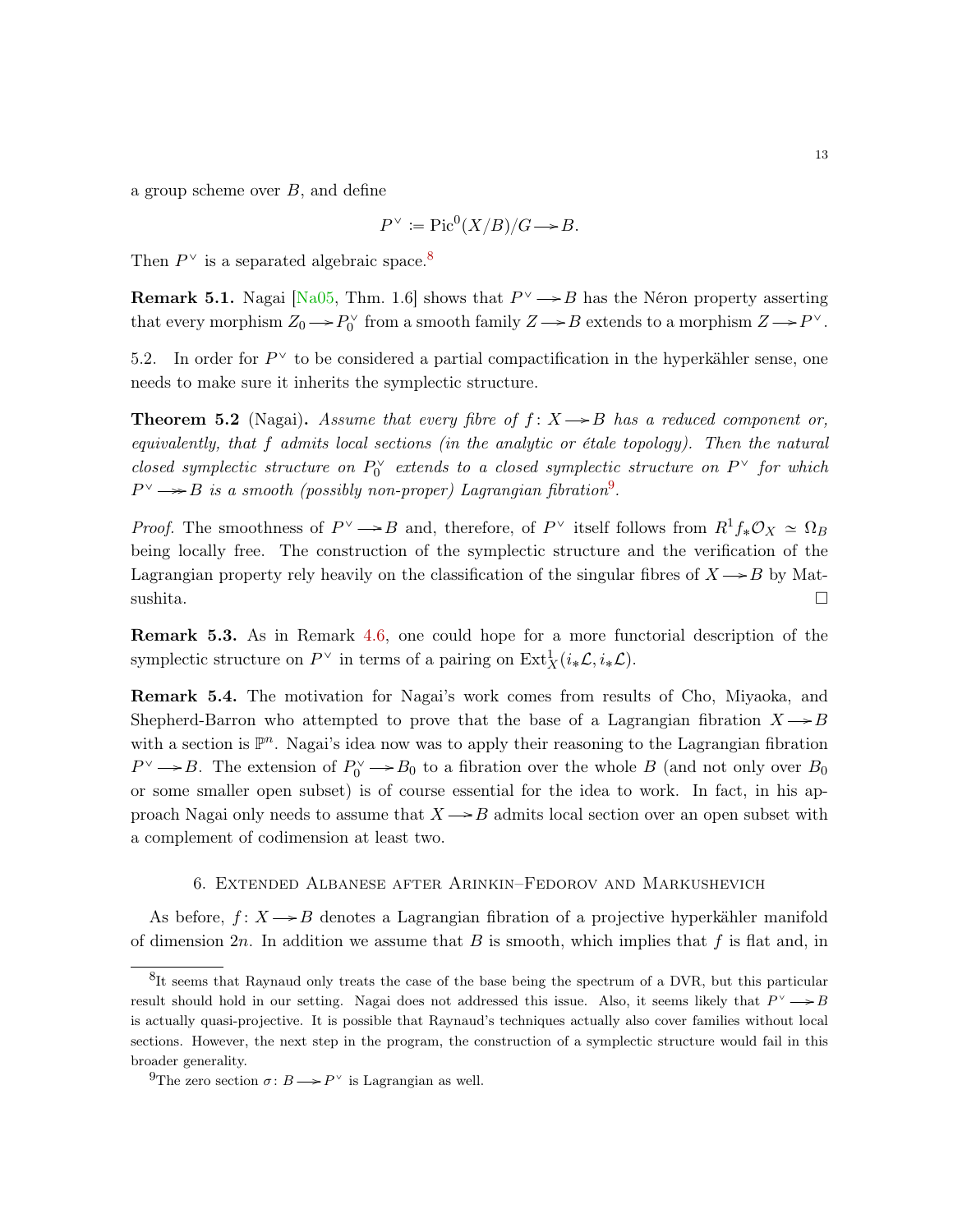<span id="page-13-2"></span>fact,  $B \simeq \mathbb{P}^n$ . By  $B_1 \subset B$  we denote the open subset of all points with integral fibres and let  $f_1: X_1 \longrightarrow B_1$  be restriction of f. Clearly,  $B_0 \subset B_1$  so that we are in the following situation

$$
X_0 \longrightarrow X_1 \longrightarrow X
$$
  
\n $f_0 \downarrow \times \qquad f_1 \times \qquad f$   
\n $B_0 \longrightarrow B_1 \longrightarrow B.$ 

Recall from Section [2](#page-1-2) that  $f_0: X_0 \to B_0$  is naturally a torsor for the relative Albanese scheme  $g_0: P_0 = \text{Alb}(X_0/B_0) \simeq \text{Aut}_0(X_0/B_0) \longrightarrow B_0$ . We will use the notation  $X_1' := X_1 \cap X'$ , where  $X' \subset X$  is the open subset of all f-regular points.

6.1. The following is one of the main results of [\[AF16\]](#page-18-0).

**Theorem 6.1** (Arinkin–Fedorov). There exists a smooth group scheme  $g_1: P_1 \rightarrow B_1$  with an action  $P_1 \times_{B_1} X_1 \longrightarrow X_1$  such that with this action  $X'_1 \longrightarrow B_1$  is a torsor for  $P_1 \longrightarrow B_1$ .

Note that the projection  $P_1 \rightarrow P_1$  is necessarily surjective, but it is typically not proper over  $B_1 \backslash B_0$ .

We cannot give details of their proof, but here are some ideas.<sup>[10](#page-13-1)</sup> The group scheme  $P_1$  is constructed as a closed subgroup-scheme of  $Aut(X_1/B_1)$ . A posteriori, it can be viewed as the closure of  $\text{Aut}_0(X_0/B_0)$  inside  $\text{Aut}(X_1/B_1)$ 

$$
\mathrm{Aut}_0(X_0/B_0)\subset P_1=\overline{\mathrm{Aut}_0(X_0/B_0)}\subset \mathrm{Aut}(X_1/B_1),
$$

but to ensure that this results in a smooth scheme, one needs to single out those automorphisms of the singular fibre  $X_t$  that deform in all infinitesimal directions of  $t \in B$ .

Recall that in the absolute case, that is  $Y \rightarrow k$ , the Lie algebra of  $\text{Aut}_0(Y)$ , i.e. the tangent space at id<sub>Y</sub> is  $H^0(Y, \mathcal{T}_Y)$ . In the relative setting, one considers the sheaf of Lie algebras of Aut<sub>0</sub> $(X_1/B_1)$ . The key is to observe that on the level of vector fields, the automorphisms that deform in all infinitesimal directions correspond on the Lie algebra level to the Hamiltonian vector fields. In particular, the tangent space of the fibre  $P_1 \rightarrow X_1$  over t is by construction naturally isomorphic to  $T_t^*B$ . The latter observation ensures that  $P_1$  and  $P_1 \longrightarrow B_1$  are both smooth (since the flatness of  $X \rightarrow B$  implies that B is smooth).

<span id="page-13-0"></span>**Example 6.2.** Here is the simplest example showing that  $\text{Aut}_0(X_1/B_1) \rightarrow B_1$  is in general not smooth. Consider the degeneration of a smooth elliptic curve to a curve C with a cusp. Let  $\rho: \mathbb{P}^1 \longrightarrow C$  be its normalization with coordinates  $[x : y]$  such that the cusp has preimage  $[1:0]$ . Automorphisms of C can be described on the normalization as

$$
[x:y] \mapsto [ax+by,y]
$$

with  $a \in \mathbb{C}^*$  and  $b \in \mathbb{C}$ . Thus, over the point in the base corresponding to the curve C, the dimension increases by one and therefore the morphism  $\text{Aut}_0(X_1/B_1) \rightarrow B_1$  cannot be flat.

<span id="page-13-1"></span><sup>10</sup>Thanks to D. Arinkin for an instructive email exchange.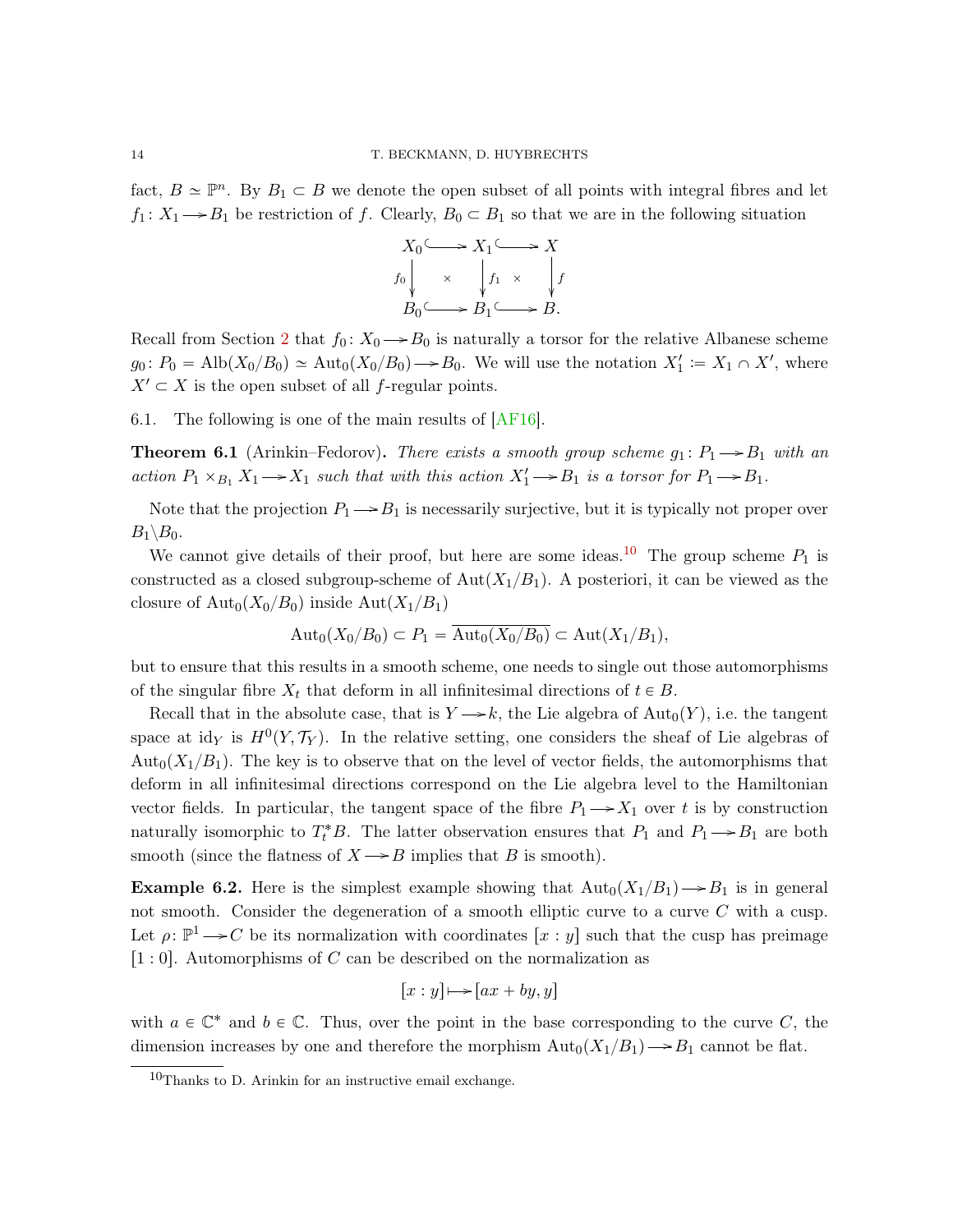<span id="page-14-0"></span>Looking at the Lie algebra, we have e.g. for the chart  $t = x/y$ 

$$
T_{\mathrm{id}_C} \mathrm{Aut}_0(C) = \left\{ (at+b) \frac{\partial}{\partial t} \mid a, b \in \mathbb{C} \right\}
$$

which is of course also two-dimensional. The Hamiltonian vector fields are now exactly the abelian Lie sub-algebra of translations which correspond to setting  $a = 0$ . That these deform to nearby fibers can be seen easily in this example.

**Remark 6.3.** By construction, the restriction of  $g_1: P_1 \rightarrow B_1$  to the open subset  $B_0 \subset B_1$ gives back  $g_0: P_0 \to B_0$ . In this sense,  $P_1 \to B_1$  has to be viewed as a partial compactification of the relative Albanese scheme of  $f_0: X_0 \longrightarrow B_0$ :

$$
P_0 \longrightarrow P_1
$$
  
\n
$$
g_0 \downarrow \times \downarrow g_1
$$
  
\n
$$
B_0 \longrightarrow B_1 \longrightarrow B.
$$

6.2. The group scheme  $P_1 \rightarrow B_1$  as a partial compactification of  $P_0 \rightarrow B_0$  is of interest to us only if it can be endowed with a symplectic structure. For this, the next result is [\[AF16,](#page-18-0) Prop. 7.1] is crucial.

**Proposition 6.4** (Arinkin–Fedorov). The étale morphism  $\phi: P_0 \rightarrow P_0^{\vee}$  extends naturally to an étale morphism

$$
\phi_1 \colon P_1 \longrightarrow \text{Pic}(X_1/B_1).
$$

Proof. The morphism is extended by the same formula as in Section [2.3.](#page-3-3) The assertion follows, on the one hand, from the construction and the observation above that  $T_{\rm id}g_1^{-1}(t) \simeq T_t^*B$  and, on the other hand, from  $T_{\mathcal{O}_{X_t}}\text{Pic}(X_t) \simeq H^1(X_t, \mathcal{O}_{X_t}) \simeq T_t^*B$ , where the last isomorphism is the fibre of Matsushita's isomorphism  $R^1f_*\mathcal{O}_X \simeq \Omega_B$  (which makes use of the polarization). The proof then consists of showing that with these identifications the differential of  $\phi$  induces the identity of  $T_t^*$  $t^*B$ .

Since  $\phi: P_0 \longrightarrow Pic(X_0/B_0)$  takes image in  $P_0^{\vee}$ , the extension  $\phi_1$  composed with the projection to the maximal separated quotient defines an étale morphism

$$
P_1\!\longrightarrow\!P^\vee|_{B_1},
$$

where  $P^{\vee} \rightarrow B$  is the restriction of the Picard scheme introduced in [5.1.](#page-11-2) As a consequence of Theorem [5.2,](#page-12-3) this immediately yields the following.

**Corollary 6.5.** The smooth group scheme  $g_1: P_1 \rightarrow B_1$  admits a closed symplectic structure for which  $g_1$  is a Lagrangian fibration.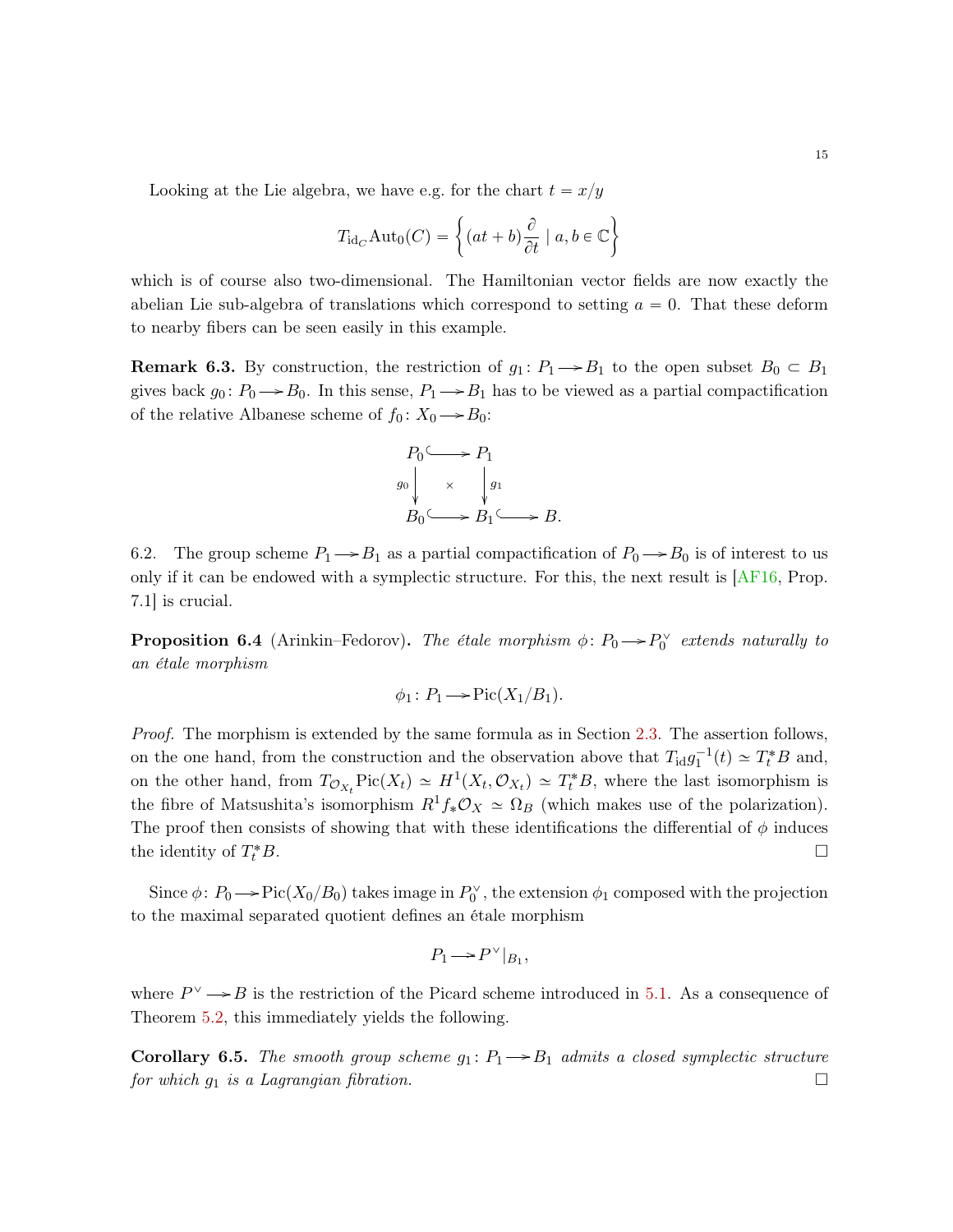### 7. The dual hyperkähler variety after Kim

<span id="page-15-2"></span><span id="page-15-0"></span>7.1. Assume now that there exists a subgroup  $K \subset Aut(X)$  of automorphisms of X that commutes with f and such that the constant group scheme  $K_{B_0}$  is isomorphic to K compatible with the action on  $X_0 \longrightarrow B_0$ .

Under these assumptions, Kim  $\lfloor$ Ki21] introduces the notion of the dual hyperkähler fibration.

**Definition 7.1.** The dual of  $f: X \rightarrow B$  is the fibration

$$
f^{\vee} \colon X^{\vee} \coloneqq X/K \longrightarrow B.
$$

Note that  $X^{\vee}$  has at most finite quotient singularities and the open part

$$
f^{\vee -1}(B_0) = X_0/K \subset X^{\vee}
$$

is a torsor for  $P_0^{\vee}$ . There are good reason to call  $X^{\vee}$  the dual variety, but be aware that  $X^{\vee} \rightarrow B$  typically has no section (which one might expect from a dual fibration), see Re-mark [7.3.](#page-15-1) Note that  $P_0^{\vee} \to B_0$  comes with a natural section, but not much is known about hyperkähler compactifications of it.

$$
X \longrightarrow B
$$
  
\n
$$
X \longrightarrow B
$$
  
\n
$$
X_0 \longrightarrow B_0
$$
  
\n
$$
X_0 \longrightarrow B_0
$$
  
\n
$$
X_0 \longrightarrow B_0
$$
  
\n
$$
X_0 \longrightarrow B_0
$$
  
\n
$$
X_0 \longrightarrow B_0
$$
  
\n
$$
Y_0 \longrightarrow B_0
$$
  
\n
$$
Y_0 \longrightarrow B_0
$$
  
\n
$$
Y_0 \longrightarrow B_0
$$
  
\n
$$
Y_0 \longrightarrow B_0
$$
  
\n
$$
Y_0 \longrightarrow B_0
$$

7.2. The main result of  $[Ki21]$  is the following.

**Theorem 7.2** (Kim). Let  $X \rightarrow B \simeq \mathbb{P}^n$  be a Lagrangian fibration of a projective hyperkähler manifold of one of the known deformation types  $K3^{[n]}$ , Kum<sub>n</sub>, OG6, or OG10.

Then there exists a subgroup  $K \subset Aut(X)$  such that

$$
K_{B_0} \simeq \ker(P_0 \longrightarrow P_0^{\vee}).
$$

More precisely, K is the subgroup of all automorphisms of X that act trivially on  $H^2(X,\mathbb{Z})$  and commute with f:

$$
K = \{ \phi \in \text{Aut}(X) \mid f \circ \phi = \phi \circ f \text{ and } f^* = \text{id} \text{ on } H^2(X, \mathbb{Z}) \}.
$$

<span id="page-15-1"></span>**Remark 7.3.** The group  $K$  can be described explicitly in all known cases:

(i) Assume first that  $X$  is deformation equivalent to a Hilbert scheme of a K3 surface. Then Aut $(X) \longrightarrow O(H^2(X, \mathbb{Z}))$  is injective [\[Be83\]](#page-18-15). Hence,

$$
K = \{1\}, \ X \simeq X^\vee, \text{ and } P_0 \simeq P_0^\vee.
$$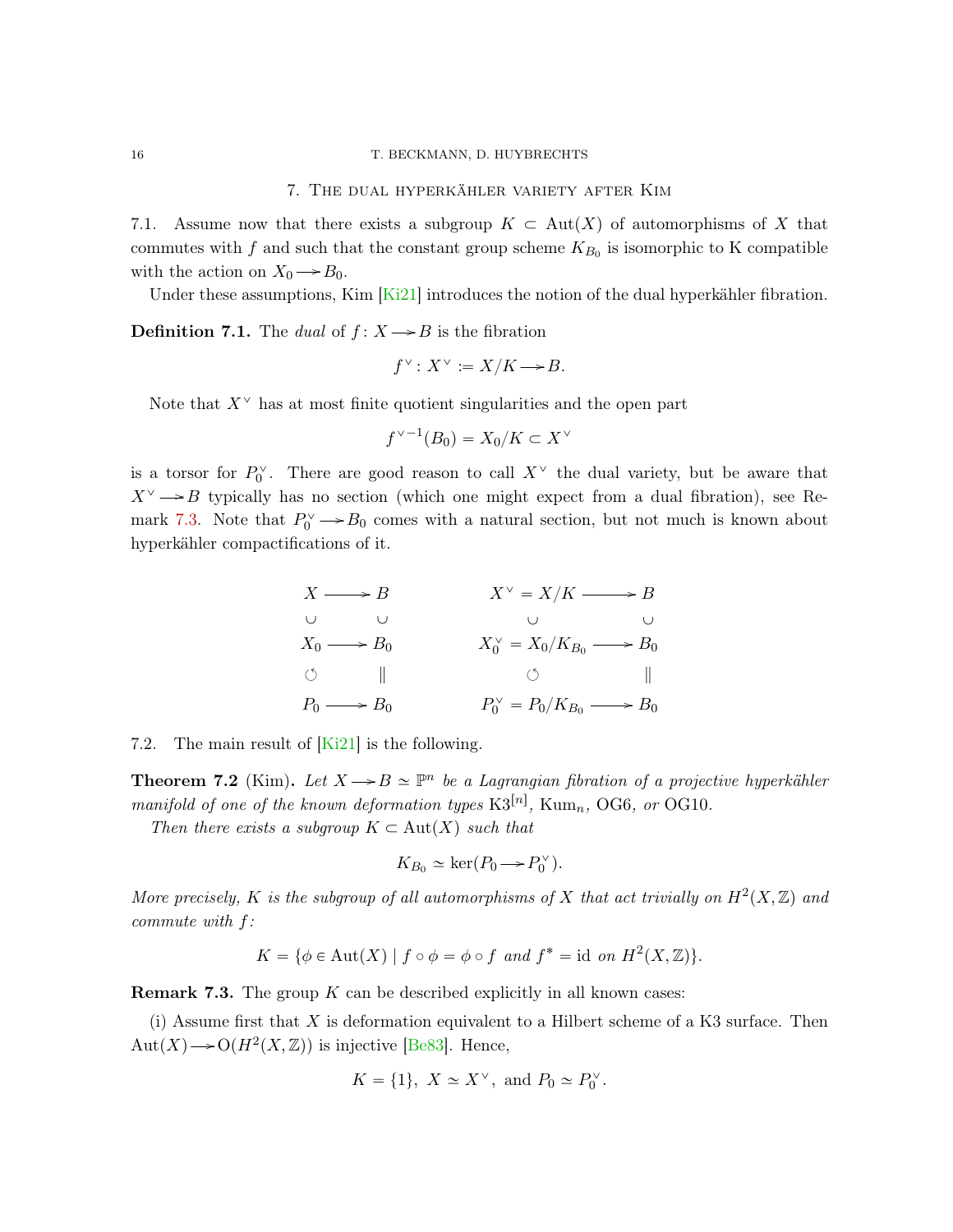<span id="page-16-0"></span>Indeed, it is known that the the fibres of  $X \rightarrow B$  are principally polarized and that the image of the restriction map  $H^2(X,\mathbb{Z}) \longrightarrow H^2(X_t,\mathbb{Z})$  to the generic fibre is spanned by the principal polarization.

(ii) For hyperkähler manifolds deformation equivalent to O'Grady's ten-dimensional example the situation is analogous. That is, the smooth fibres are again known to be principally polarized abelian varieties, the restriction map  $H^2(X, \mathbb{Z}) \longrightarrow H^2(X_t, \mathbb{Z})$  is surjective onto the subgroup spanned by the principal polarization. Mongardi–Wandel [\[MW17\]](#page-18-16) computed that again  $K = \{1\}$ and, therefore, we have

$$
X \simeq X^{\vee}, \text{ and } P_0 \simeq P_0^{\vee}.
$$

(iii) In the other two cases, the situation is more involved, since  $K \neq \{1\}$  and the fibres do not carry a principal polarization. Let  $X$  be deformation equivalent to a generalized Kummer variety of dimension 2n. Then Kim shows, building on previous results of Wieneck [\[Wi16,](#page-18-17) [Wi18\]](#page-18-18), by studying moduli spaces of pure one-dimensional sheaves on abelian surfaces that

$$
K = (\mathbb{Z}/d_1 \oplus \mathbb{Z}/d_2)^{\oplus 2}.
$$

Here,  $d_1 d_2 = n + 1$  and the general fibre of  $f: X \rightarrow B$  is a  $(1, \ldots, 1, d_1, d_2)$ -polarized abelian variety. The automorphisms of K are all induced from translations along  $n + 1$ -torsion points on the abelian surface. The dual fibration

$$
X^{\vee} = X/K \longrightarrow B
$$

in this case is a singular primitive symplectic orbifold.

(iv) This case is similar to the previous one. The smooth fibres are  $(1, 2, 2)$ -polarized abelian threefolds and the group K was already computed by Mongardi–Wandel  $[MW17]$  to be

$$
K = (\mathbb{Z}/2)^{\oplus 4}.
$$

The dual fibration  $X/K \rightarrow B$  is again an irreducible symplectic variety.

(v) Kim constructs in the case of hyperkähler manifolds deformation equivalent to Kum<sub>n</sub> or OG6 a singular symplectic compactification of the smooth  $P_0^{\vee}$ -torsor  $X_0/K_{B_0}$ . In particular, this shows that there does not exist a smooth hyperähler compactification  $\bar{X} \rightarrow B$  extending  $X/K_{B_0} \rightarrow B_0.$ 

Indeed, these varieties would be birational and after passing to another birational model  $\tilde{X}$ of  $\overline{X}$  the birational map would extend to a morphism  $\overline{X} \rightarrow X/K$ , cf. [\[LP16\]](#page-18-19). In particular,  $X/K$  would admit a crepant resolution, which is a contradiction.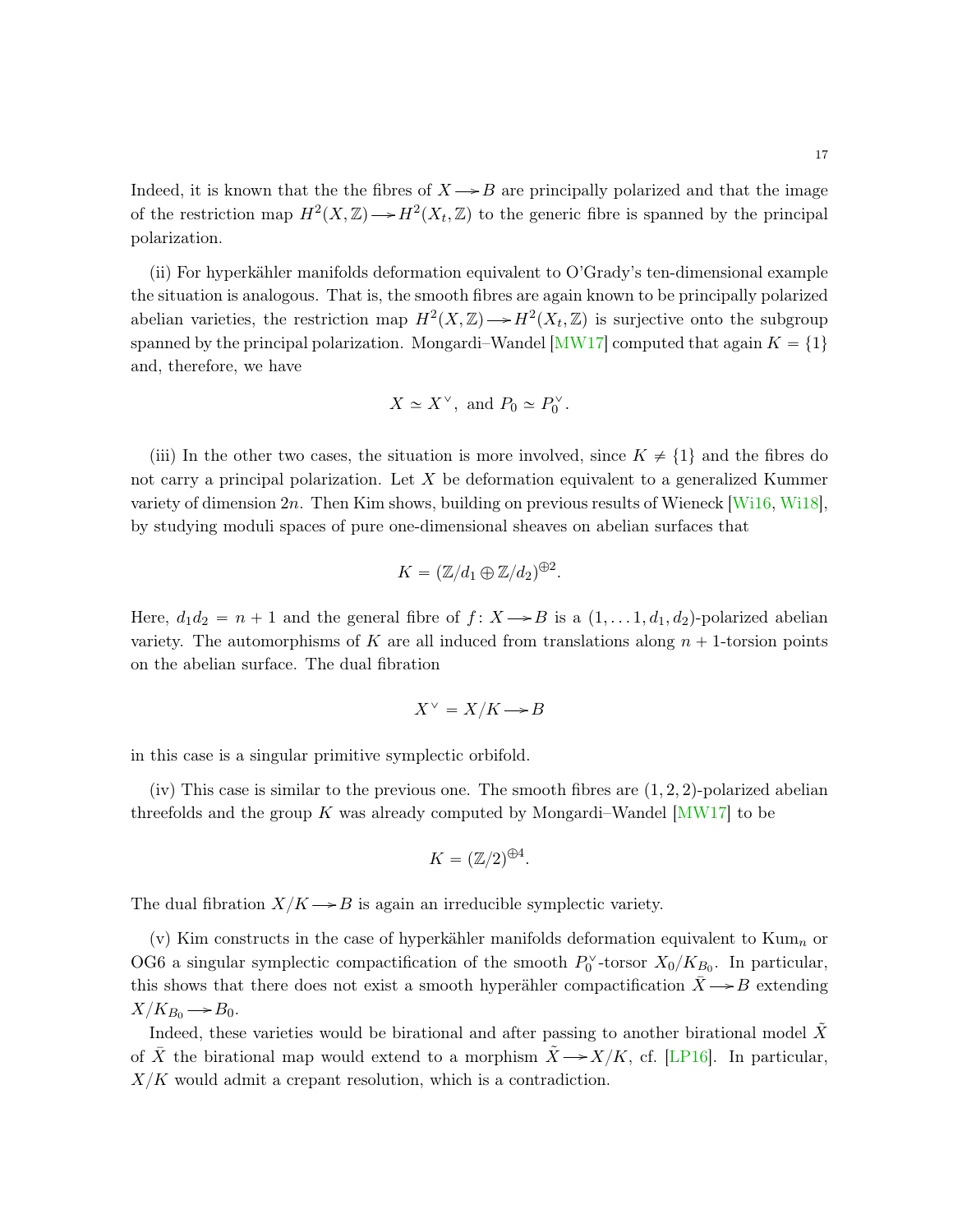### <span id="page-17-3"></span><span id="page-17-0"></span>18 T. BECKMANN, D. HUYBRECHTS

## 8. Compactifying torsors à la Saccà

As before, let  $f: X \rightarrow B$  be a Lagrangian fibration of a projective hyperkähler manifold X. Assume that  $B_1 = B$ , i.e. all fibres of f are integral.<sup>[11](#page-17-1)</sup> In this situation, the result of Arinikin–Fedorov, see Section [6,](#page-12-0) provide a commutative group scheme  $P_1 \rightarrow B_1 = B$  acting on  $X \rightarrow B = B_1$  such that the open set  $X' \subset X$  of f-regular points is a torsor for it.

**Theorem 8.1** (Saccà). Assume that all fibres of  $X \rightarrow B = B_1$  are integral. Then any  $P_1$ torsor  $Y_1 \rightarrow B$  can be compactified to a smooth projective hyperkähler manifold  $Y \rightarrow B$  with a Lagrangian fibration.

Example 8.2. For K3 surfaces, the result holds without any assumptions on the fibre, see Section [3,](#page-5-1) but in general the assumption on the integrality of all fibres is needed as shown by the following example.

Consider a K3 surface S with an ample divisor H of square  $H^2 \geq 4$  and consider the Mukai vectors  $v_1 = (0, mH, m\chi)$  and  $v_2 = (0, mH, \chi')$  for  $m \geq 3$  and  $\chi$  coprime. For a generic polarization we obtain two moduli spaces of semistable sheaves with morphisms

$$
f_1: M(v_1) \longrightarrow |mH|
$$
 and  $f_2: M(v_2) \longrightarrow |mH|$ .

Over the open subset  $U \subset |mH|$  of smooth curves, we have that both morphisms  $f_i$  restrict to  $f_i$ : Pic<sup>d<sub>i</sub></sup>( $\mathcal{C}/U$ )  $\rightarrow U$  where  $\mathcal{C} \rightarrow U$  is the universal curve. They are both torsors for Pic<sup>0</sup>( $\mathcal{C}/U$ )  $\rightarrow$  U, which using the principal polarization is seen to be isomorphic to the restriction of  $P_1$  to  $U$ .

Note that the variety  $M(v_2)$  is a smooth hyperkähler manifold, while the results of Kaledin– Lehn–Sorger [\[KLS\]](#page-18-20) show that the variety  $M(v_1)$  does not admit a smooth resolution and therefore the restricition of  $f_1$  to the preimage of the open set U cannot be smoothly compactified. From this argument it is not easy to see why the Lagrangian fibration  $f_1: Pic^{d_1} \rightarrow U$  cannot be smoothly compactified when just viewing it as a smooth Lagrangian fibration over a quasi-projective base.<sup>[12](#page-17-2)</sup>

Remark 8.3. (i) A weaker form of the above result has been used by Saccà in [\[Sa20\]](#page-18-3) where she studied the intermediate Jacobian fibrations associated to the Fano variety of lines of a smooth cubic fourfold.

(ii) If one only assumes that the complement of  $B_1 \subset B$  has codimension at least two, then Saccà constructs a Q-factorial terminal symplectic compactification  $\bar{Y} \rightarrow B$  of P<sub>1</sub>-torsors  $Y_1 \rightarrow B_1$ . Similarly, given a finite subgroup  $G \subset P_1 \subset \text{Aut}_0(X_1/B_1)$ , e.g.  $G = \mathcal{K}$ , Saccà also constructs a Q-factorial terminal symplectic compactification of  $P_1/G \rightarrow B_1$ .

<span id="page-17-1"></span><sup>&</sup>lt;sup>11</sup>Since then the fibration has local sections, the base is smooth and, therefore,  $B \simeq \mathbb{P}^n$ . Note that integrality of the fibre is not needed for the argument, the existence of local sections is enough.

<span id="page-17-2"></span> $12$ Saccà uses this example to argue that the assumption on the integrality of the fibres is necessary, but for this one would also need to view  $f_1$  over the bigger open subset of all integral fibres as a torsor for  $P_1$ .